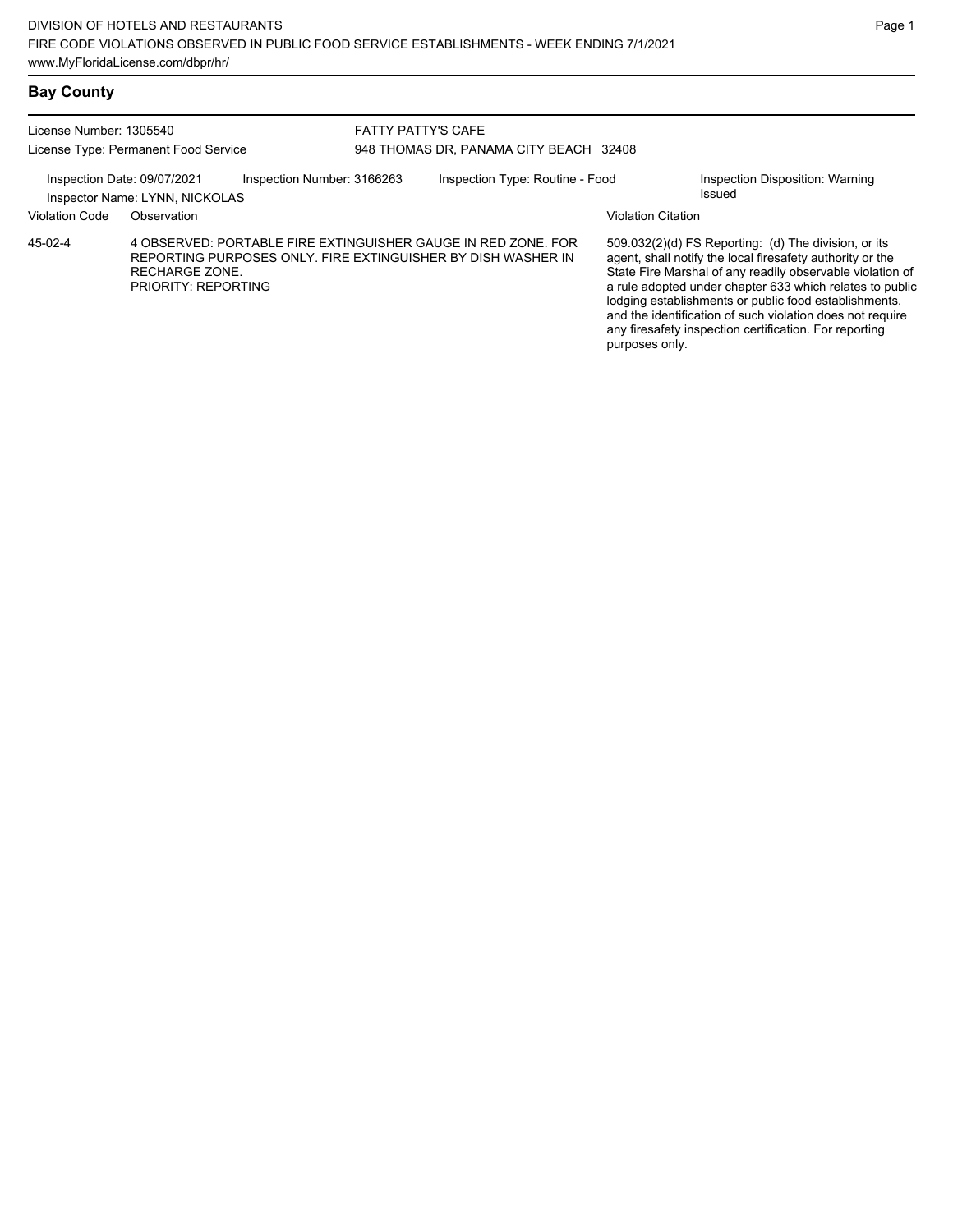| <b>Bradford County</b> |  |
|------------------------|--|
|------------------------|--|

| License Number: 1400157<br>License Type: Permanent Food Service |                                             |                                                                                                                              | SONIC DRIVE IN #5185<br>825 N TEMPLE AVE, STARKE 32091 |                                 |  |                           |                                                                                                                                                                                                                                                                                                                                                                                                                            |
|-----------------------------------------------------------------|---------------------------------------------|------------------------------------------------------------------------------------------------------------------------------|--------------------------------------------------------|---------------------------------|--|---------------------------|----------------------------------------------------------------------------------------------------------------------------------------------------------------------------------------------------------------------------------------------------------------------------------------------------------------------------------------------------------------------------------------------------------------------------|
| Inspection Date: 10/21/2021<br><b>Violation Code</b>            | Inspector Name: BIAVA, GRANT<br>Observation | Inspection Number: 3166690                                                                                                   |                                                        | Inspection Type: Complaint Full |  | <b>Violation Citation</b> | Inspection Disposition: Warning<br>Issued                                                                                                                                                                                                                                                                                                                                                                                  |
| 45-02-4                                                         |                                             | Portable fire extinguisher gauge in red zone. For reporting purposes only.<br>By back door to kitchen. ** Repeat Violation** |                                                        |                                 |  | purposes only.            | 509.032(2)(d) FS Reporting: (d) The division, or its<br>agent, shall notify the local firesafety authority or the<br>State Fire Marshal of any readily observable violation of<br>a rule adopted under chapter 633 which relates to public<br>lodging establishments or public food establishments,<br>and the identification of such violation does not require<br>any firesafety inspection certification. For reporting |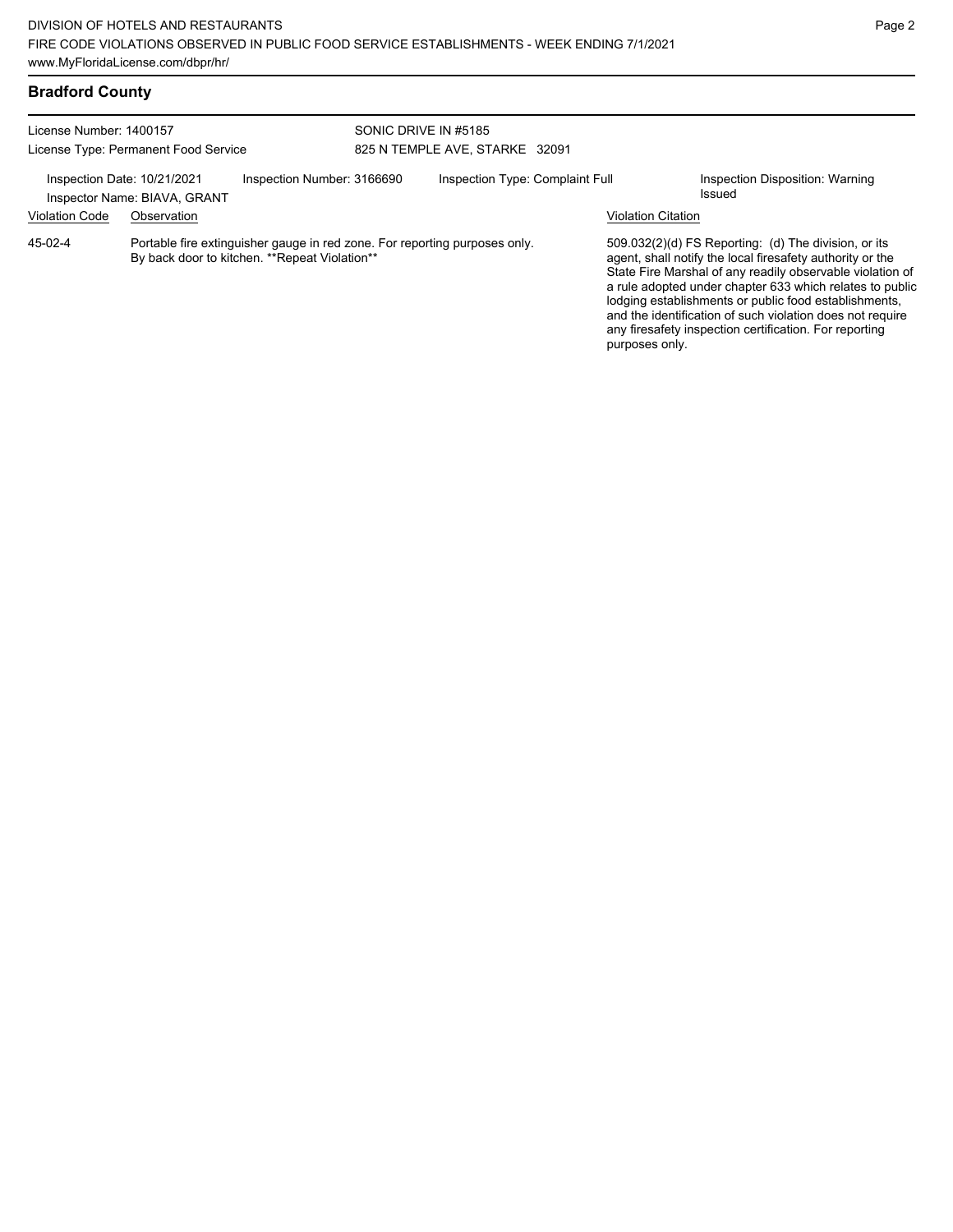| License Number: 1503582<br>License Type: Permanent Food Service |                                   | WOODY'S BAR-B-Q<br>2227 W NEW HAVEN AVE, WEST MELBOURNE 32904               |  |                                                                                     |                    |                                                                                                                                                                                                                                                                                                                                                                  |
|-----------------------------------------------------------------|-----------------------------------|-----------------------------------------------------------------------------|--|-------------------------------------------------------------------------------------|--------------------|------------------------------------------------------------------------------------------------------------------------------------------------------------------------------------------------------------------------------------------------------------------------------------------------------------------------------------------------------------------|
| Inspection Date: 10/22/2021                                     | Inspector Name: VAUGHAN, COURTNEY | Inspection Number: 3108415                                                  |  | Inspection Type: Routine - Food                                                     |                    | Inspection Disposition: Inspection<br>Completed - No Further Action                                                                                                                                                                                                                                                                                              |
| <b>Violation Code</b>                                           | Observation                       |                                                                             |  |                                                                                     | Violation Citation |                                                                                                                                                                                                                                                                                                                                                                  |
| 48-04-4                                                         |                                   | of the building. For reporting purposes only. Entrance of dry storage area. |  | Propane tank (larger than 2.7 lb. water capacity/1 lb. gas capacity) located inside |                    | 509.032(2)(d) FS Reporting: (d) The division, or its<br>agent, shall notify the local firesafety authority or the<br>State Fire Marshal of any readily observable violation of<br>a rule adopted under chapter 633 which relates to public<br>lodging establishments or public food establishments,<br>and the identification of such violation does not require |

any firesafety inspection certification. For reporting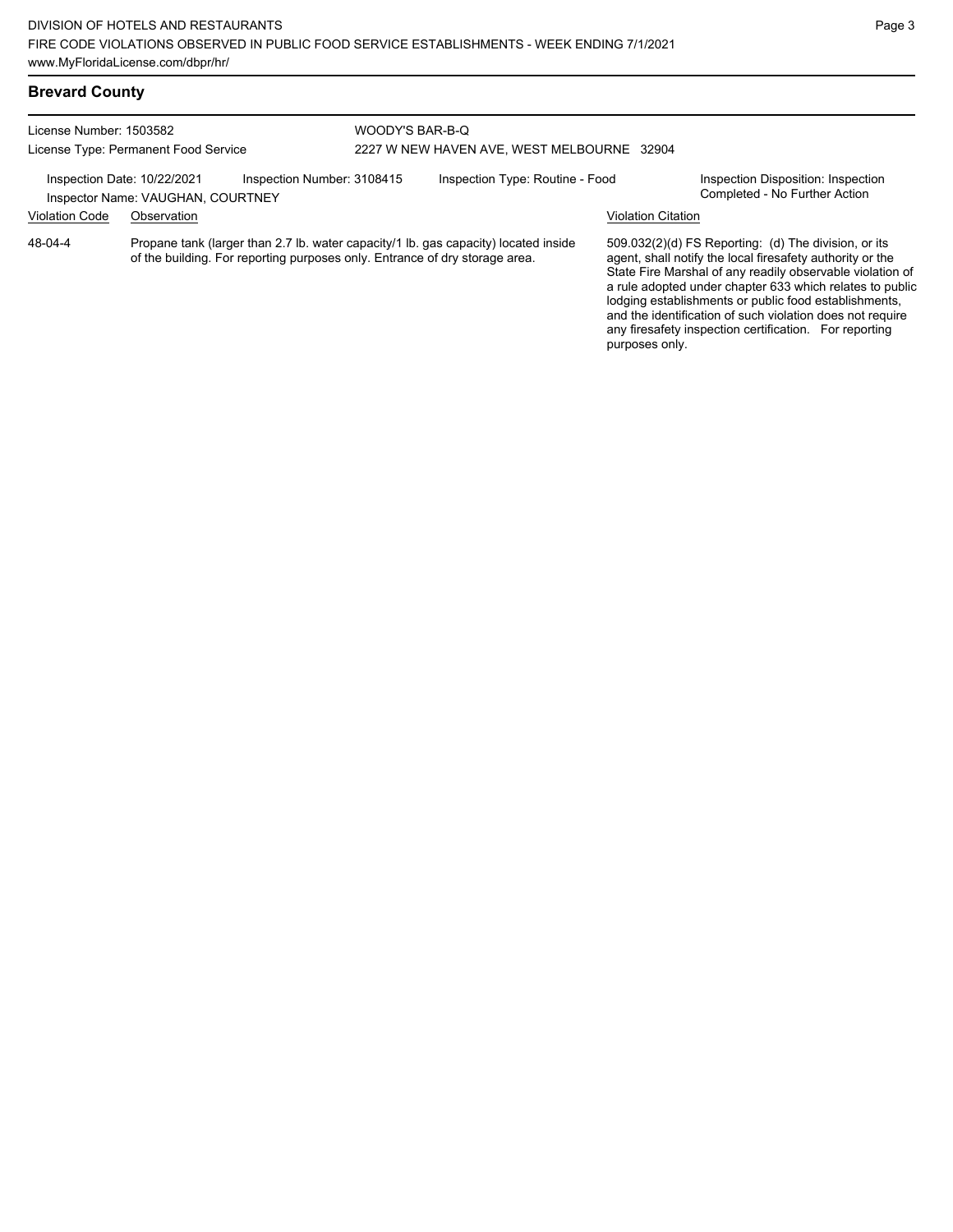| <b>Broward County</b>                                                                      |                                                              |                                                          |                                 |                                                                                                                                                                                                                                                |                                                  |                                                                                                                                                                                                                                                                                                                                                                                                                              |  |  |
|--------------------------------------------------------------------------------------------|--------------------------------------------------------------|----------------------------------------------------------|---------------------------------|------------------------------------------------------------------------------------------------------------------------------------------------------------------------------------------------------------------------------------------------|--------------------------------------------------|------------------------------------------------------------------------------------------------------------------------------------------------------------------------------------------------------------------------------------------------------------------------------------------------------------------------------------------------------------------------------------------------------------------------------|--|--|
| License Number: 1623304                                                                    | License Type: Permanent Food Service                         |                                                          |                                 | <b>SCARLETT'S CABARET</b><br>2920 SW 30TH AVE, PEMBROKE PARK 33009                                                                                                                                                                             |                                                  |                                                                                                                                                                                                                                                                                                                                                                                                                              |  |  |
| Inspection Date: 10/20/2021<br>Inspection Number: 3118226<br>Inspector Name: GANPAT, INDAR |                                                              |                                                          | Inspection Type: Routine - Food |                                                                                                                                                                                                                                                | Inspection Disposition: Warning<br><b>Issued</b> |                                                                                                                                                                                                                                                                                                                                                                                                                              |  |  |
| Violation Code                                                                             | Observation                                                  |                                                          |                                 |                                                                                                                                                                                                                                                | <b>Violation Citation</b>                        |                                                                                                                                                                                                                                                                                                                                                                                                                              |  |  |
| 45-04-4                                                                                    | system. **Corrected On-Site**                                |                                                          |                                 | Use of cooking equipment producing grease laden vapors/smoke with no hood<br>suppression system installed. Notified Fire AHJ. For reporting purposes only.<br>Operator turned off electric flat top and moved container under hood suppression | purposes only.                                   | $509.032(2)(d)$ FS Reporting: (d) The division, or its<br>agent, shall notify the local firesafety authority or the<br>State Fire Marshal of any readily observable violation of<br>a rule adopted under chapter 633 which relates to public<br>lodging establishments or public food establishments,<br>and the identification of such violation does not require<br>any firesafety inspection certification. For reporting |  |  |
| License Number: 1653009                                                                    |                                                              |                                                          |                                 | \$1 WINGS FOOD CARTEL                                                                                                                                                                                                                          |                                                  |                                                                                                                                                                                                                                                                                                                                                                                                                              |  |  |
|                                                                                            | License Type: Mobile Food Dispensing Vehicle                 |                                                          |                                 | 5817 SW 21 ST, WEST HOLLYWOOD 33023                                                                                                                                                                                                            |                                                  |                                                                                                                                                                                                                                                                                                                                                                                                                              |  |  |
|                                                                                            | Inspection Date: 10/22/2021<br>Inspector Name: GANPAT, INDAR | Inspection Number: 1237420                               |                                 | Inspection Type: Routine - Food                                                                                                                                                                                                                |                                                  | Inspection Disposition: Inspection<br>Completed - No Further Action                                                                                                                                                                                                                                                                                                                                                          |  |  |
| <b>Violation Code</b>                                                                      | Observation                                                  |                                                          |                                 |                                                                                                                                                                                                                                                | <b>Violation Citation</b>                        |                                                                                                                                                                                                                                                                                                                                                                                                                              |  |  |
| 45-02-4                                                                                    | Recharge zone).                                              |                                                          |                                 | Portable fire extinguisher gauge in red zone. For reporting purposes only. (                                                                                                                                                                   | purposes only.                                   | 509.032(2)(d) FS Reporting: (d) The division, or its<br>agent, shall notify the local firesafety authority or the<br>State Fire Marshal of any readily observable violation of<br>a rule adopted under chapter 633 which relates to public<br>lodging establishments or public food establishments,<br>and the identification of such violation does not require<br>any firesafety inspection certification. For reporting   |  |  |
| License Number: 1622730                                                                    |                                                              |                                                          | DUNKIN DONUTS                   |                                                                                                                                                                                                                                                |                                                  |                                                                                                                                                                                                                                                                                                                                                                                                                              |  |  |
|                                                                                            | License Type: Permanent Food Service                         |                                                          | 00001                           | 65 FLORIDA TURNPIKE, POMPANO BEACH SERVICE PLAZA MM, POMPANO BEACH                                                                                                                                                                             |                                                  |                                                                                                                                                                                                                                                                                                                                                                                                                              |  |  |
|                                                                                            | Inspection Date: 10/19/2021<br>Inspector Name: LEWIS, LYNDEN | Inspection Number: 3101412                               |                                 | Inspection Type: Routine - Food                                                                                                                                                                                                                |                                                  | Inspection Disposition: Inspection<br>Completed - No Further Action                                                                                                                                                                                                                                                                                                                                                          |  |  |
| <b>Violation Code</b>                                                                      | Observation                                                  |                                                          |                                 |                                                                                                                                                                                                                                                | <b>Violation Citation</b>                        |                                                                                                                                                                                                                                                                                                                                                                                                                              |  |  |
| 45-05-4                                                                                    | purposes only.                                               |                                                          |                                 | Portable fire extinguisher missing from its designated location. For reporting                                                                                                                                                                 |                                                  | $509.032(2)(d)$ FS Reporting: (d) The division, or its<br>agent, shall notify the local firesafety authority or the<br>State Fire Marshal of any readily observable violation of                                                                                                                                                                                                                                             |  |  |
|                                                                                            |                                                              | Manager removed fire extinguisher ** Corrected On-Site** |                                 |                                                                                                                                                                                                                                                |                                                  | a rule adopted under chapter 633 which relates to public<br>lodging establishments or public food establishments,<br>and the identification of such violation does not require                                                                                                                                                                                                                                               |  |  |

any firesafety inspection certification. For reporting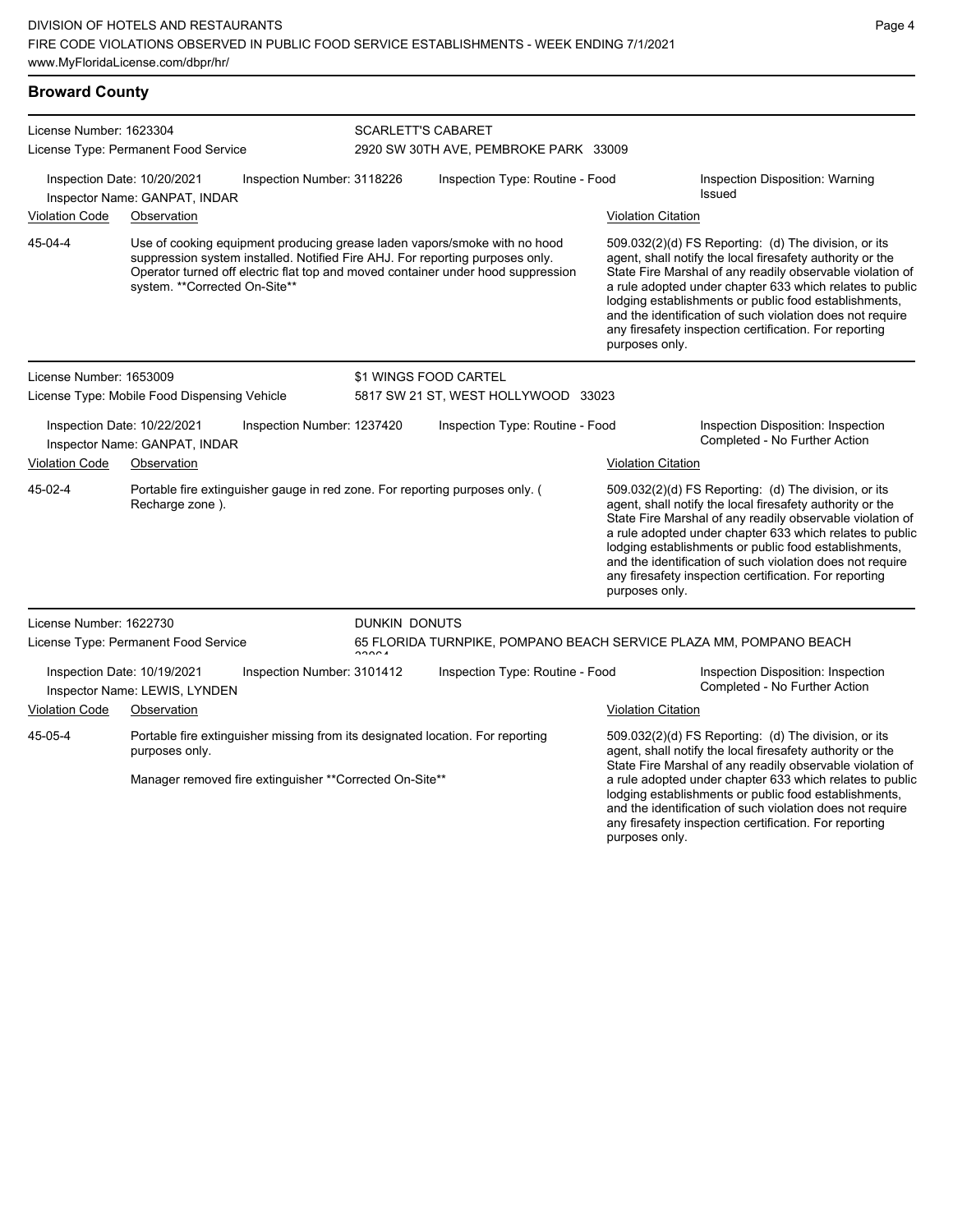| <b>Broward County</b>                                           |                                                                                                                                                                                   |                                                                             |                           |                                                                                                                                                                                                                                                                                                                                                                                                                            |  |  |
|-----------------------------------------------------------------|-----------------------------------------------------------------------------------------------------------------------------------------------------------------------------------|-----------------------------------------------------------------------------|---------------------------|----------------------------------------------------------------------------------------------------------------------------------------------------------------------------------------------------------------------------------------------------------------------------------------------------------------------------------------------------------------------------------------------------------------------------|--|--|
| License Number: 1617180<br>License Type: Permanent Food Service |                                                                                                                                                                                   | ACHSAH'S JAMAICAN RESTAURANT/BAKERY<br>3069 NW 19 ST, FORT LAUDERDALE 33311 |                           |                                                                                                                                                                                                                                                                                                                                                                                                                            |  |  |
|                                                                 | Inspection Date: 10/20/2021<br>Inspection Number: 3136038<br>Inspector Name: MATTIELLO-ATASSI, MARIA                                                                              | Inspection Type: Routine - Food                                             |                           | Inspection Disposition: Warning<br>Issued                                                                                                                                                                                                                                                                                                                                                                                  |  |  |
| <b>Violation Code</b>                                           | Observation                                                                                                                                                                       |                                                                             | <b>Violation Citation</b> |                                                                                                                                                                                                                                                                                                                                                                                                                            |  |  |
| 45-02-4                                                         | Portable fire extinguisher gauge in kitchen in red zone. For reporting purposes<br>only.                                                                                          |                                                                             | purposes only.            | 509.032(2)(d) FS Reporting: (d) The division, or its<br>agent, shall notify the local firesafety authority or the<br>State Fire Marshal of any readily observable violation of<br>a rule adopted under chapter 633 which relates to public<br>lodging establishments or public food establishments,<br>and the identification of such violation does not require<br>any firesafety inspection certification. For reporting |  |  |
| $45-02-4$                                                       | - From initial inspection : Portable fire extinguisher gauge in kitchen in red zone.<br>For reporting purposes only. - From follow-up inspection 2021-10-21: **Time<br>Extended** |                                                                             | purposes only.            | 509.032(2)(d) FS Reporting: (d) The division, or its<br>agent, shall notify the local firesafety authority or the<br>State Fire Marshal of any readily observable violation of<br>a rule adopted under chapter 633 which relates to public<br>lodging establishments or public food establishments,<br>and the identification of such violation does not require<br>any firesafety inspection certification. For reporting |  |  |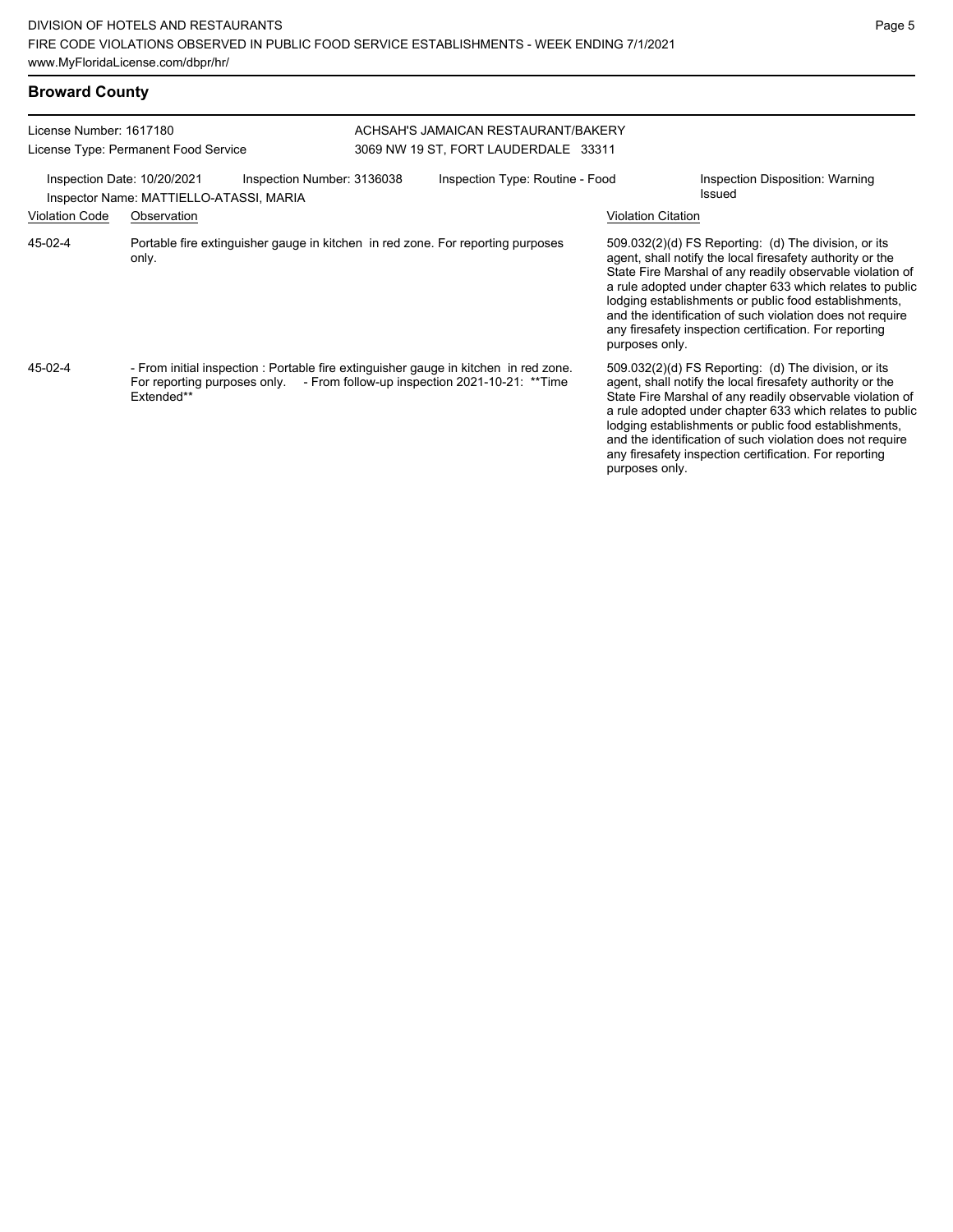# **Clay County**

| License Number: 2001245                              | License Type: Permanent Food Service                                                                                  | PASTA MARKET ITALIAN RESTAURANT AND CLAM BAR<br>1930 KINGSLEY AVE, ORANGE PARK 32073 |                                 |                           |                                                                                                                                                                                                                                                                                                                                                                                                                              |  |
|------------------------------------------------------|-----------------------------------------------------------------------------------------------------------------------|--------------------------------------------------------------------------------------|---------------------------------|---------------------------|------------------------------------------------------------------------------------------------------------------------------------------------------------------------------------------------------------------------------------------------------------------------------------------------------------------------------------------------------------------------------------------------------------------------------|--|
| Inspection Date: 10/22/2021<br><b>Violation Code</b> | Inspection Number: 3166716<br>Inspector Name: PERRY, DENNIS<br>Observation                                            |                                                                                      | Inspection Type: Complaint Full | <b>Violation Citation</b> | Inspection Disposition: Emergency<br>order recommended                                                                                                                                                                                                                                                                                                                                                                       |  |
| $45-02-4$                                            | Portable fire extinguisher gauge in red zone. For reporting purposes only.<br>Large silver extinguisher by cook line. |                                                                                      |                                 | purposes only.            | $509.032(2)(d)$ FS Reporting: (d) The division, or its<br>agent, shall notify the local firesafety authority or the<br>State Fire Marshal of any readily observable violation of<br>a rule adopted under chapter 633 which relates to public<br>lodging establishments or public food establishments,<br>and the identification of such violation does not require<br>any firesafety inspection certification. For reporting |  |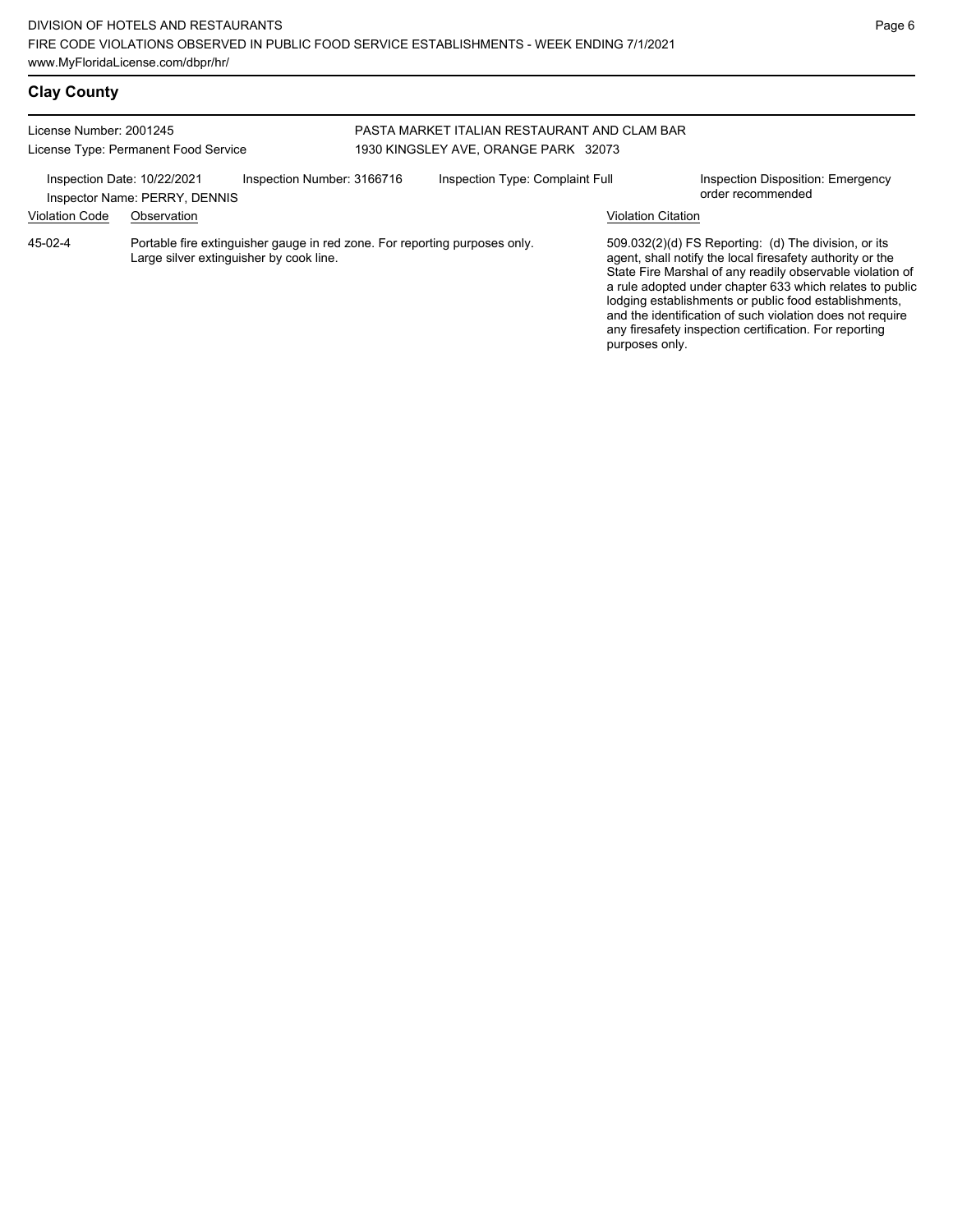| <b>Dade County</b>      |                                                                                                                                                                                                                                                                                                                                                                                               |                            |                                                         |                           |                                                                                                                                                                                                                                                                                                                                                                                                                                                                                                          |
|-------------------------|-----------------------------------------------------------------------------------------------------------------------------------------------------------------------------------------------------------------------------------------------------------------------------------------------------------------------------------------------------------------------------------------------|----------------------------|---------------------------------------------------------|---------------------------|----------------------------------------------------------------------------------------------------------------------------------------------------------------------------------------------------------------------------------------------------------------------------------------------------------------------------------------------------------------------------------------------------------------------------------------------------------------------------------------------------------|
| License Number: 2333527 | License Type: Permanent Food Service                                                                                                                                                                                                                                                                                                                                                          |                            | MEDITERRANEAN CAFECITO SHOP<br>58 E 5 ST, HIALEAH 33010 |                           |                                                                                                                                                                                                                                                                                                                                                                                                                                                                                                          |
|                         | Inspection Date: 10/18/2021<br>Inspector Name: PRIETO, EDGAR                                                                                                                                                                                                                                                                                                                                  | Inspection Number: 3137752 | Inspection Type: Routine - Food                         |                           | Inspection Disposition: Inspection<br>Completed - No Further Action                                                                                                                                                                                                                                                                                                                                                                                                                                      |
| <b>Violation Code</b>   | Observation                                                                                                                                                                                                                                                                                                                                                                                   |                            |                                                         | <b>Violation Citation</b> |                                                                                                                                                                                                                                                                                                                                                                                                                                                                                                          |
| 45-04-4                 | Use of cooking equipment producing grease laden vapors/smoke with no hood<br>suppression system installed. Portable fryers. Notified Fire AHJ. For reporting<br>purposes only.                                                                                                                                                                                                                |                            |                                                         | purposes only.            | 509.032(2)(d) FS Reporting: (d) The division, or its<br>agent, shall notify the local firesafety authority or the<br>State Fire Marshal of any readily observable violation of<br>a rule adopted under chapter 633 which relates to public<br>lodging establishments or public food establishments,<br>and the identification of such violation does not require<br>any firesafety inspection certification. For reporting                                                                               |
| License Number: 2328207 |                                                                                                                                                                                                                                                                                                                                                                                               |                            | LA TERRAZA CAFE & BAR                                   |                           |                                                                                                                                                                                                                                                                                                                                                                                                                                                                                                          |
|                         | License Type: Permanent Food Service                                                                                                                                                                                                                                                                                                                                                          |                            | 1109 BRICKELL AVE, MIAMI 33131                          |                           |                                                                                                                                                                                                                                                                                                                                                                                                                                                                                                          |
|                         | Inspection Date: 10/22/2021<br>Inspector Name: HENLEY, LATONYA                                                                                                                                                                                                                                                                                                                                | Inspection Number: 3124776 | Inspection Type: Routine - Food                         |                           | Inspection Disposition: Inspection<br>Completed - No Further Action                                                                                                                                                                                                                                                                                                                                                                                                                                      |
| <b>Violation Code</b>   | Observation                                                                                                                                                                                                                                                                                                                                                                                   |                            |                                                         | <b>Violation Citation</b> |                                                                                                                                                                                                                                                                                                                                                                                                                                                                                                          |
| 48-01-5                 | No current insurance inspector boiler report or boiler certificate available for boiler.<br>For reporting purposes only. FI 121121 expires 1/31/21; FI 121122 expires<br>1/31/21; FL 121124, expires 1/31/21; FL 121123, expires 1/31/21; FL 121126,<br>expires1/31/21;FL121125, expires 1/31/21; FI 099527 expires 1/31/21; FI 099526,<br>expires 1/31/21; FL 023270 expiration date 1/31/21 |                            |                                                         |                           | 61C-1.004(10) FAC Reporting: (10) Heating and<br>ventilation - The heating and ventilation system shall be<br>kept in good repair or be installed to maintain a<br>minimum of 68 degrees Fahrenheit throughout the<br>building. The insurance inspectors boiler report is<br>required annually for power boilers and high<br>pressure/high temperature boilers and biannually for low<br>pressure steam or vapor heating boilers and shall be<br>posted in the boiler room. For reporting purposes only. |
| License Number: 2322804 |                                                                                                                                                                                                                                                                                                                                                                                               |                            | <b>GOURMET KOSHER LLC</b>                               |                           |                                                                                                                                                                                                                                                                                                                                                                                                                                                                                                          |
|                         | License Type: Permanent Food Service                                                                                                                                                                                                                                                                                                                                                          |                            | 330 NE 59 ST, MIAMI 33137                               |                           |                                                                                                                                                                                                                                                                                                                                                                                                                                                                                                          |
| <b>Violation Code</b>   | Inspection Date: 10/19/2021<br>Inspector Name: SEYBA, JAMES<br>Observation                                                                                                                                                                                                                                                                                                                    | Inspection Number: 3090806 | Inspection Type: Routine - Food                         | <b>Violation Citation</b> | Inspection Disposition: Inspection<br>Completed - No Further Action                                                                                                                                                                                                                                                                                                                                                                                                                                      |
| 48-01-5                 | No current insurance inspector boiler report or boiler certificate available for boiler.<br>For reporting purposes only. Observed boiler certification expired.                                                                                                                                                                                                                               |                            |                                                         |                           | 61C-1.004(10) FAC Reporting: (10) Heating and<br>ventilation - The heating and ventilation system shall be<br>kept in good repair or be installed to maintain a<br>minimum of 68 degrees Fahrenheit throughout the<br>building. The insurance inspectors boiler report is<br>required annually for power boilers and high<br>pressure/high temperature boilers and biannually for low<br>pressure steam or vapor heating boilers and shall be<br>posted in the boiler room. For reporting purposes only. |
| License Number: 2328278 |                                                                                                                                                                                                                                                                                                                                                                                               | <b>GITANO MIAMI</b>        |                                                         |                           |                                                                                                                                                                                                                                                                                                                                                                                                                                                                                                          |
|                         | License Type: Permanent Food Service                                                                                                                                                                                                                                                                                                                                                          |                            | 3500 COLLINS AVE, MIAMI BEACH 33140                     |                           |                                                                                                                                                                                                                                                                                                                                                                                                                                                                                                          |
|                         | Inspection Date: 10/19/2021<br>Inspector Name: UNZAGA, MILADYS                                                                                                                                                                                                                                                                                                                                | Inspection Number: 3130688 | Inspection Type: Routine - Food                         |                           | Inspection Disposition: Inspection<br>Completed - No Further Action                                                                                                                                                                                                                                                                                                                                                                                                                                      |
| <b>Violation Code</b>   | Observation                                                                                                                                                                                                                                                                                                                                                                                   |                            |                                                         | <b>Violation Citation</b> |                                                                                                                                                                                                                                                                                                                                                                                                                                                                                                          |
| 48-04-4                 | Propane tank (larger than 2.7 lb. water capacity/1 lb. gas capacity) located inside<br>of the building. For reporting purposes only. Observed inside a cold prep area<br>underneath the prep table.                                                                                                                                                                                           |                            |                                                         |                           | 509.032(2)(d) FS Reporting: (d) The division, or its<br>agent, shall notify the local firesafety authority or the<br>State Fire Marshal of any readily observable violation of                                                                                                                                                                                                                                                                                                                           |

a rule adopted under chapter 633 which relates to public lodging establishments or public food establishments, and the identification of such violation does not require any firesafety inspection certification. For reporting purposes only.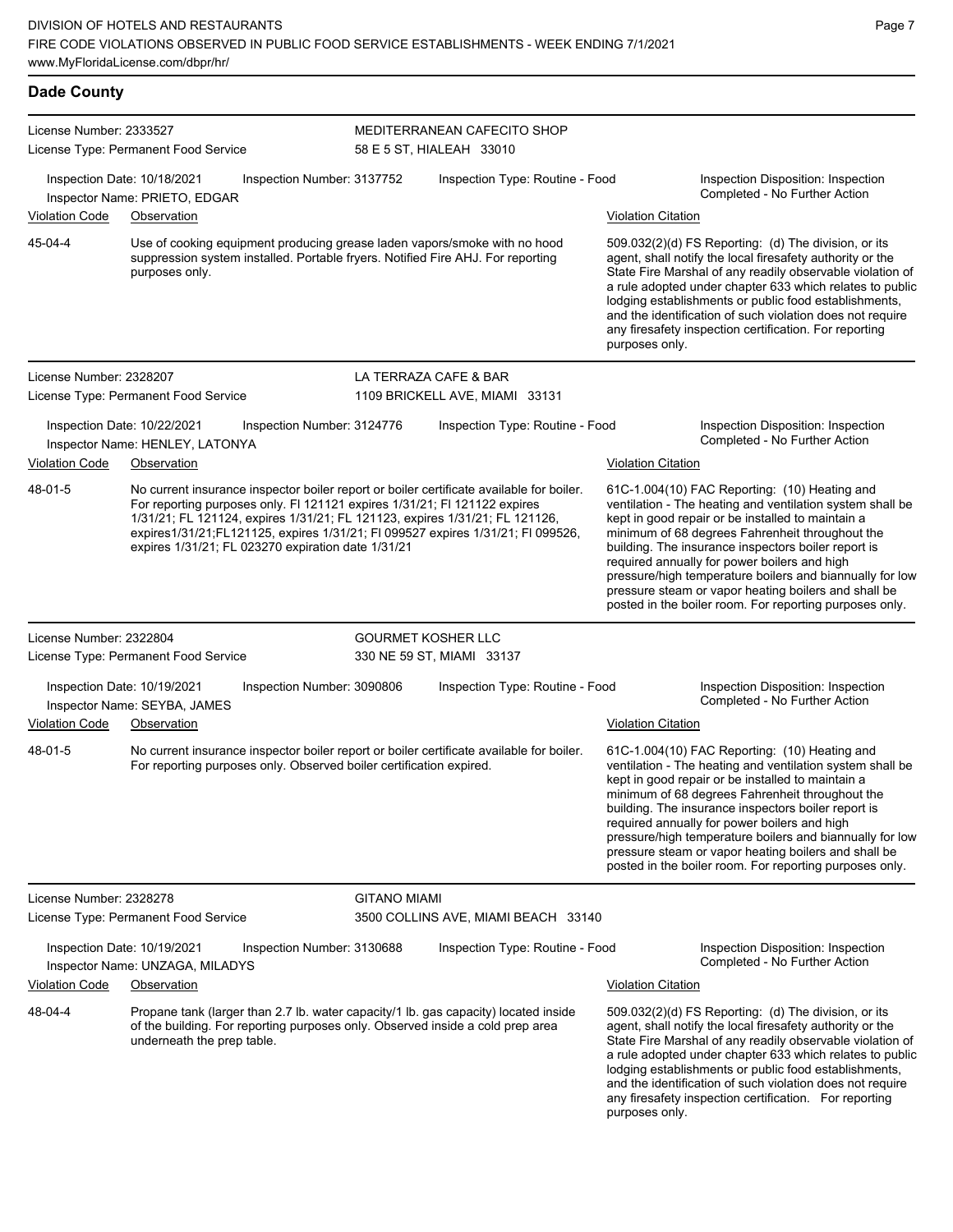| <b>Dade County</b>      |                                                                                                                                                                                                                                                                                                                                                                                                                                                                                                                                                                                                                                                                                                                                                                                                                                                                                                          |                            |                                  |                           |                                                                                                                                                                                                                                                                                                                                                                                                                                                                                                          |  |  |
|-------------------------|----------------------------------------------------------------------------------------------------------------------------------------------------------------------------------------------------------------------------------------------------------------------------------------------------------------------------------------------------------------------------------------------------------------------------------------------------------------------------------------------------------------------------------------------------------------------------------------------------------------------------------------------------------------------------------------------------------------------------------------------------------------------------------------------------------------------------------------------------------------------------------------------------------|----------------------------|----------------------------------|---------------------------|----------------------------------------------------------------------------------------------------------------------------------------------------------------------------------------------------------------------------------------------------------------------------------------------------------------------------------------------------------------------------------------------------------------------------------------------------------------------------------------------------------|--|--|
| License Number: 2335527 |                                                                                                                                                                                                                                                                                                                                                                                                                                                                                                                                                                                                                                                                                                                                                                                                                                                                                                          |                            | <b>DUNKIN DONUTS</b>             |                           |                                                                                                                                                                                                                                                                                                                                                                                                                                                                                                          |  |  |
|                         | License Type: Permanent Food Service                                                                                                                                                                                                                                                                                                                                                                                                                                                                                                                                                                                                                                                                                                                                                                                                                                                                     |                            | 7330 NW 36TH STREET, DORAL 33166 |                           |                                                                                                                                                                                                                                                                                                                                                                                                                                                                                                          |  |  |
|                         | Inspection Date: 10/20/2021<br>Inspector Name: GONZALEZ, ERIK                                                                                                                                                                                                                                                                                                                                                                                                                                                                                                                                                                                                                                                                                                                                                                                                                                            | Inspection Number: 3096523 | Inspection Type: Routine - Food  |                           | Inspection Disposition: Inspection<br>Completed - No Further Action                                                                                                                                                                                                                                                                                                                                                                                                                                      |  |  |
| <b>Violation Code</b>   | Observation                                                                                                                                                                                                                                                                                                                                                                                                                                                                                                                                                                                                                                                                                                                                                                                                                                                                                              |                            |                                  | <b>Violation Citation</b> |                                                                                                                                                                                                                                                                                                                                                                                                                                                                                                          |  |  |
| 45-02-4                 | Portable fire extinguisher gauge in red zone. For reporting purposes only.<br>Observed extinguisher in recharge zone located by back door.                                                                                                                                                                                                                                                                                                                                                                                                                                                                                                                                                                                                                                                                                                                                                               |                            |                                  |                           | 509.032(2)(d) FS Reporting: (d) The division, or its<br>agent, shall notify the local firesafety authority or the<br>State Fire Marshal of any readily observable violation of<br>a rule adopted under chapter 633 which relates to public<br>lodging establishments or public food establishments,<br>and the identification of such violation does not require<br>any firesafety inspection certification. For reporting<br>purposes only.                                                             |  |  |
| License Number: 2333367 |                                                                                                                                                                                                                                                                                                                                                                                                                                                                                                                                                                                                                                                                                                                                                                                                                                                                                                          |                            | QUALITY INN MIAMI AIRPORT        |                           |                                                                                                                                                                                                                                                                                                                                                                                                                                                                                                          |  |  |
|                         | License Type: Permanent Food Service                                                                                                                                                                                                                                                                                                                                                                                                                                                                                                                                                                                                                                                                                                                                                                                                                                                                     |                            | 3959 NW 79 AVE, MIAMI 33166      |                           |                                                                                                                                                                                                                                                                                                                                                                                                                                                                                                          |  |  |
|                         | Inspection Date: 10/22/2021<br>Inspector Name: GONZALEZ, ERIK                                                                                                                                                                                                                                                                                                                                                                                                                                                                                                                                                                                                                                                                                                                                                                                                                                            | Inspection Number: 3128850 | Inspection Type: Routine - Food  |                           | Inspection Disposition: Call Back -<br>Complied                                                                                                                                                                                                                                                                                                                                                                                                                                                          |  |  |
| Violation Code          | Observation                                                                                                                                                                                                                                                                                                                                                                                                                                                                                                                                                                                                                                                                                                                                                                                                                                                                                              |                            |                                  | <b>Violation Citation</b> |                                                                                                                                                                                                                                                                                                                                                                                                                                                                                                          |  |  |
| 48-01-5                 | - From initial inspection : No current insurance inspector boiler report or boiler<br>certificate available for boiler. For reporting purposes only. Observed 080920,<br>123866. Expiration 11/27/2020. - From follow-up inspection 2021-09-21: At time<br>of callback inspection observed Boiler certificate or insurance inspector's boiler<br>report expired. For reporting purposes only. Observed 080920, 123866, Expiration<br>11/27/2020 At time of callback inspection as per Operator they are changing<br>Boilers and after that, they will receive the Boiler Inspection by DIVISION OF<br>STATE FIRE MARSHAL. ** Time Extended** - From follow-up inspection<br>2021-10-22: At time of callback inspection Operator could not provide Boiler<br>Certificate. As per Operator they already changed Boilers and they are waiting for<br>Fire Marshal Department in order to do the Inspection. |                            |                                  |                           | 61C-1.004(10) FAC Reporting: (10) Heating and<br>ventilation - The heating and ventilation system shall be<br>kept in good repair or be installed to maintain a<br>minimum of 68 degrees Fahrenheit throughout the<br>building. The insurance inspectors boiler report is<br>required annually for power boilers and high<br>pressure/high temperature boilers and biannually for low<br>pressure steam or vapor heating boilers and shall be<br>posted in the boiler room. For reporting purposes only. |  |  |
| License Number: 2332367 |                                                                                                                                                                                                                                                                                                                                                                                                                                                                                                                                                                                                                                                                                                                                                                                                                                                                                                          | <b>SOKAI SUSHI BAR</b>     |                                  |                           |                                                                                                                                                                                                                                                                                                                                                                                                                                                                                                          |  |  |
|                         | License Type: Permanent Food Service                                                                                                                                                                                                                                                                                                                                                                                                                                                                                                                                                                                                                                                                                                                                                                                                                                                                     |                            | 10726 NW 74 STREET, DORAL 33178  |                           |                                                                                                                                                                                                                                                                                                                                                                                                                                                                                                          |  |  |
|                         | Inspection Date: 10/21/2021<br>Inspector Name: WILLIAMS, ALFREDA                                                                                                                                                                                                                                                                                                                                                                                                                                                                                                                                                                                                                                                                                                                                                                                                                                         | Inspection Number: 3125648 | Inspection Type: Routine - Food  |                           | Inspection Disposition: Warning<br><b>Issued</b>                                                                                                                                                                                                                                                                                                                                                                                                                                                         |  |  |
| Violation Code          | Observation                                                                                                                                                                                                                                                                                                                                                                                                                                                                                                                                                                                                                                                                                                                                                                                                                                                                                              |                            |                                  | Violation Citation        |                                                                                                                                                                                                                                                                                                                                                                                                                                                                                                          |  |  |
| 45-02-4                 | Portable fire extinguisher gauge in red zone. For reporting purposes only.                                                                                                                                                                                                                                                                                                                                                                                                                                                                                                                                                                                                                                                                                                                                                                                                                               |                            |                                  |                           | 509.032(2)(d) FS Reporting: (d) The division, or its                                                                                                                                                                                                                                                                                                                                                                                                                                                     |  |  |

agent, shall notify the local firesafety authority or the State Fire Marshal of any readily observable violation of a rule adopted under chapter 633 which relates to public lodging establishments or public food establishments, and the identification of such violation does not require any firesafety inspection certification. For reporting purposes only.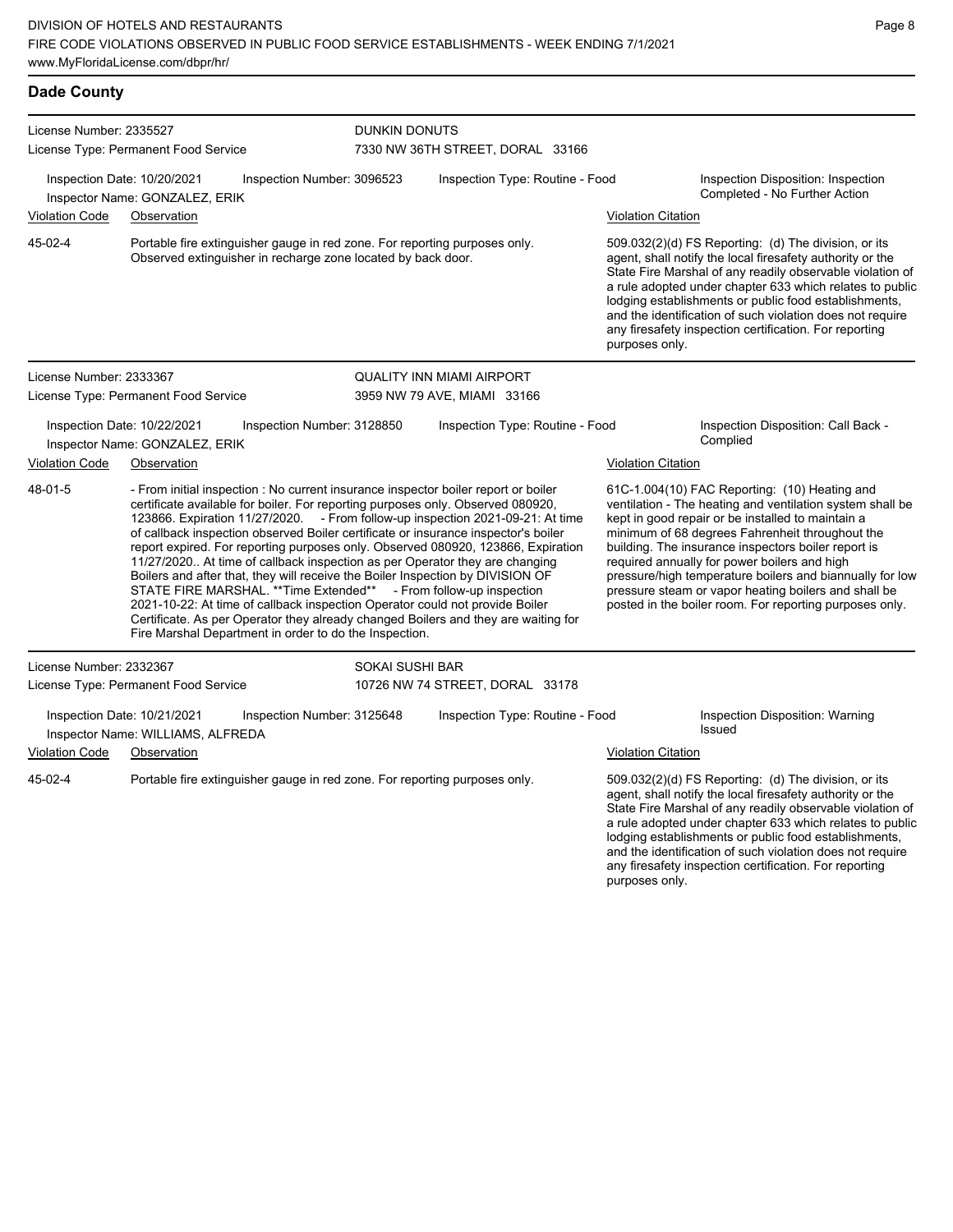**Duval County** License Number: 2615058 License Type: Permanent Food Service CUBAN PIZZERIA 4347-2 UNIVERSITY BLVD S, JACKSONVILLE 32216 Inspection Date: 10/20/2021 Inspection Number: 3141516 Inspection Type: Routine - Food Inspection Disposition: Administrative complaint recommended Inspector Name: VILBRUN, JOSUE Violation Code Observation Violation Citation Portable fire extinguisher gauge in red zone. For reporting purposes only. Grey fire extinguisher next to hand wash sink mot in red 509.032(2)(d) FS Reporting: (d) The division, or its agent, shall notify the local firesafety authority or the State Fire Marshal of any readily observable violation of a rule adopted under chapter 633 which relates to public lodging establishments or public food establishments, and the identification of such violation does not require any firesafety inspection certification. For reporting purposes only. 45-02-4 License Number: 2615519 License Type: Permanent Food Service TIJUANA FLATS 11700 SAN JOSE BLVD UNIT 24, JACKSONVILLE 32223 Inspection Date: 10/21/2021 Inspection Number: 3166022 Inspection Type: Complaint Full Inspection Disposition: Administrative Inspector Name: GOSAI, MATT Violation Code Observation **Violation Citation** Violation Citation Citation Marked exit/path to marked exit blocked. For reporting purposes only. Hallway exit blocked by balloons. 509.032(2)(d) FS Reporting: (d) The division, or its agent, shall notify the local firesafety authority or the State Fire Marshal of any readily observable violation of a rule adopted under chapter 633 which relates to public lodging establishments or public food establishments, and the identification of such violation does not require any firesafety inspection certification. For reporting purposes only. 46-01-4 License Number: 2613561 License Type: Permanent Food Service LA NOPALERA MEXICAN RESTAURANT 14333 BEACH BLVD STE 39, JACKSONVILLE 32250 Inspection Date: 10/22/2021 Inspection Number: 3151749 Inspection Type: Routine - Food Inspection Disposition: Administrative<br>Inspector Name: FICHTER CARRICK Inspector Name: FICHTER, GARRICK Violation Code Observation Violation Citation Portable fire extinguisher gauge in red zone. For reporting purposes only. Fire extinguisher near chip storage room gauge is in the red. 509.032(2)(d) FS Reporting: (d) The division, or its agent, shall notify the local firesafety authority or the State Fire Marshal of any readily observable violation of a rule adopted under chapter 633 which relates to public lodging establishments or public food establishments, 45-02-4

and the identification of such violation does not require any firesafety inspection certification. For reporting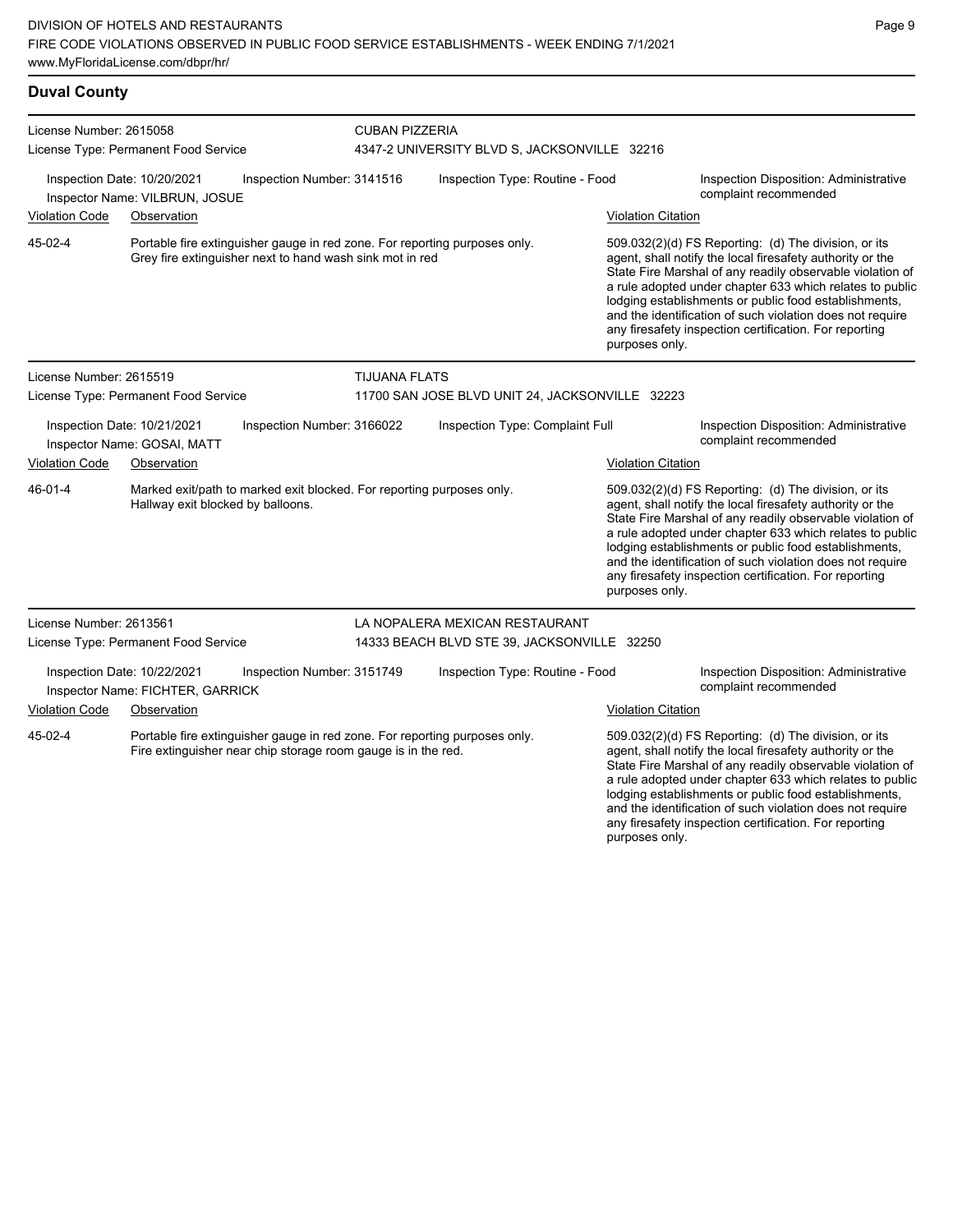| <b>Escambia County</b> |  |
|------------------------|--|
|------------------------|--|

| License Number: 2705384<br>License Type: Permanent Food Service                            |                                                                                                                                                                            |  | <b>HAMPTON INN-AIRPORT BRK BAR</b><br>2187 AIRPORT BLVD, PENSACOLA 32504 |  |                                                                                                                                                                                                                                                                                    |  |
|--------------------------------------------------------------------------------------------|----------------------------------------------------------------------------------------------------------------------------------------------------------------------------|--|--------------------------------------------------------------------------|--|------------------------------------------------------------------------------------------------------------------------------------------------------------------------------------------------------------------------------------------------------------------------------------|--|
| Inspection Number: 3087703<br>Inspection Date: 10/19/2021<br>Inspector Name: WRIGHT, JACOB |                                                                                                                                                                            |  | Inspection Type: Routine - Food                                          |  | Inspection Disposition: Inspection<br>Completed - No Further Action                                                                                                                                                                                                                |  |
| <b>Violation Code</b>                                                                      | Observation                                                                                                                                                                |  |                                                                          |  | <b>Violation Citation</b>                                                                                                                                                                                                                                                          |  |
| 48-01-5                                                                                    | No current insurance inspector boiler report or boiler certificate available for boiler.<br>For reporting purposes only.<br>Boiler certificate expired - 099678 4/24/2021. |  |                                                                          |  | 61C-1.004(10) FAC Reporting: (10) Heating and<br>ventilation - The heating and ventilation system shall be<br>kept in good repair or be installed to maintain a<br>minimum of 68 degrees Fahrenheit throughout the                                                                 |  |
|                                                                                            |                                                                                                                                                                            |  |                                                                          |  | building. The insurance inspectors boiler report is<br>required annually for power boilers and high<br>pressure/high temperature boilers and biannually for low<br>pressure steam or vapor heating boilers and shall be<br>posted in the boiler room. For reporting purposes only. |  |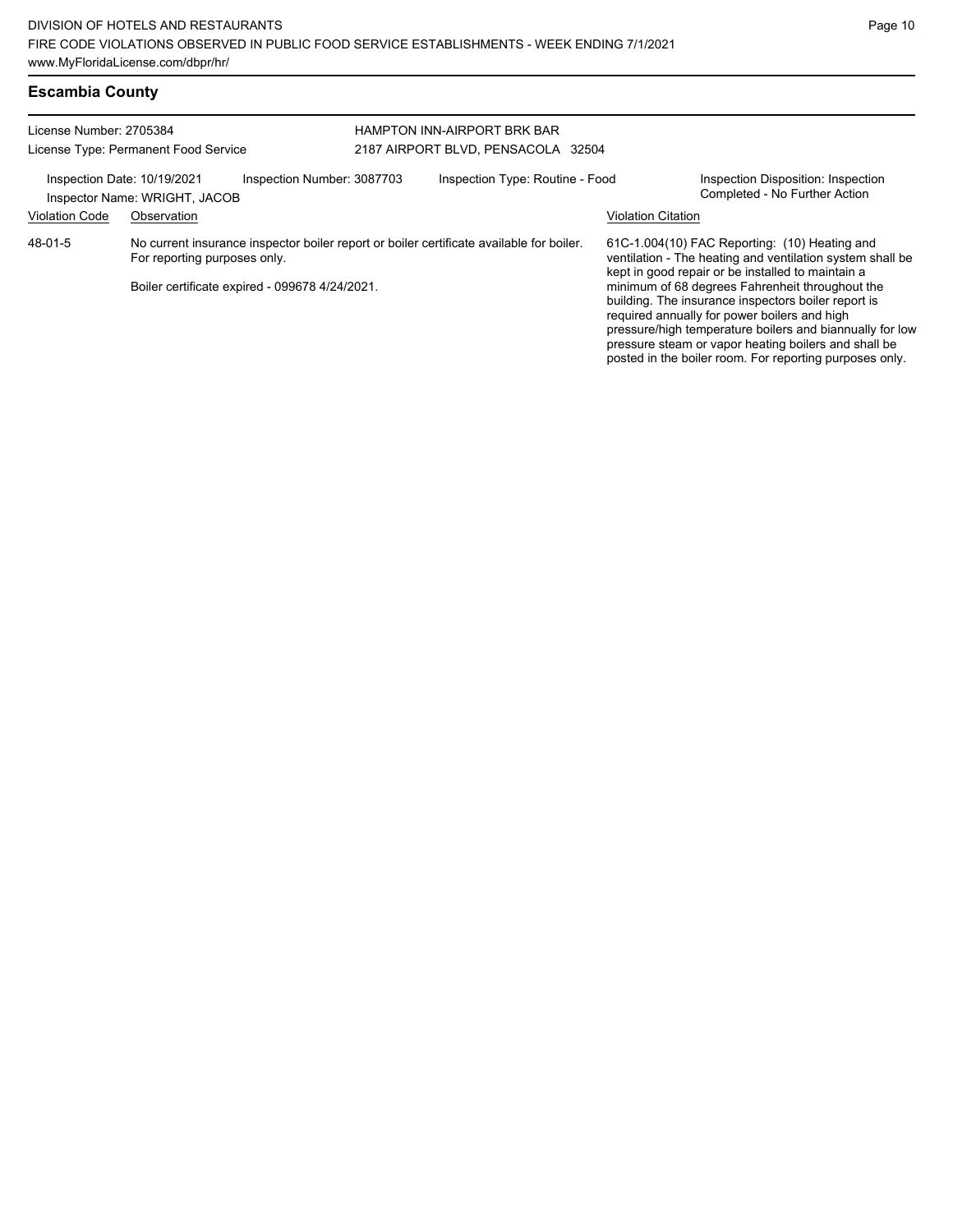| <b>Hillsborough County</b> |  |
|----------------------------|--|
|                            |  |

| License Number: 3910317 |                                                                                                                                                                | <b>LATIN GRILL</b>         |                                                                                                                                                                                                                                                                                                                                                                                                                                              |                           |                                                                                                                                                                                                                                                                                                                                                                                                                                              |  |  |
|-------------------------|----------------------------------------------------------------------------------------------------------------------------------------------------------------|----------------------------|----------------------------------------------------------------------------------------------------------------------------------------------------------------------------------------------------------------------------------------------------------------------------------------------------------------------------------------------------------------------------------------------------------------------------------------------|---------------------------|----------------------------------------------------------------------------------------------------------------------------------------------------------------------------------------------------------------------------------------------------------------------------------------------------------------------------------------------------------------------------------------------------------------------------------------------|--|--|
|                         | License Type: Permanent Food Service                                                                                                                           |                            | 3318 JOHN MOORE RD, BRANDON 33511                                                                                                                                                                                                                                                                                                                                                                                                            |                           |                                                                                                                                                                                                                                                                                                                                                                                                                                              |  |  |
|                         | Inspection Date: 10/20/2021<br>Inspector Name: MOULDER, BRITTANY                                                                                               | Inspection Number: 3125938 | Inspection Type: Routine - Food                                                                                                                                                                                                                                                                                                                                                                                                              |                           | Inspection Disposition: Emergency<br>order recommended                                                                                                                                                                                                                                                                                                                                                                                       |  |  |
| <b>Violation Code</b>   | Observation                                                                                                                                                    |                            |                                                                                                                                                                                                                                                                                                                                                                                                                                              | <b>Violation Citation</b> |                                                                                                                                                                                                                                                                                                                                                                                                                                              |  |  |
| 45-05-4                 | Portable fire extinguisher missing from its designated location. For reporting<br>purposes only.<br>Observed stored under hand sink in kitchen near lobby door |                            |                                                                                                                                                                                                                                                                                                                                                                                                                                              |                           | 509.032(2)(d) FS Reporting: (d) The division, or its<br>agent, shall notify the local firesafety authority or the<br>State Fire Marshal of any readily observable violation of<br>a rule adopted under chapter 633 which relates to public<br>lodging establishments or public food establishments,<br>and the identification of such violation does not require<br>any firesafety inspection certification. For reporting<br>purposes only. |  |  |
| License Number: 3916927 |                                                                                                                                                                |                            | THE STONE SOUP CO                                                                                                                                                                                                                                                                                                                                                                                                                            |                           |                                                                                                                                                                                                                                                                                                                                                                                                                                              |  |  |
|                         | License Type: Permanent Food Service                                                                                                                           |                            | 1919 E 7 AVE, TAMPA 33605                                                                                                                                                                                                                                                                                                                                                                                                                    |                           |                                                                                                                                                                                                                                                                                                                                                                                                                                              |  |  |
|                         | Inspection Date: 10/19/2021<br>Inspector Name: EHLERS, MICHAEL                                                                                                 | Inspection Number: 3165691 | Inspection Type: Complaint Full                                                                                                                                                                                                                                                                                                                                                                                                              |                           | Inspection Disposition: Inspection<br>Completed - No Further Action                                                                                                                                                                                                                                                                                                                                                                          |  |  |
| <b>Violation Code</b>   | Observation                                                                                                                                                    |                            |                                                                                                                                                                                                                                                                                                                                                                                                                                              | <b>Violation Citation</b> |                                                                                                                                                                                                                                                                                                                                                                                                                                              |  |  |
| 45-02-4                 | Portable fire extinguisher gauge in red zone. For reporting purposes only.<br>Recharge zone. By chest freezer holding fries.                                   |                            | 509.032(2)(d) FS Reporting: (d) The division, or its<br>agent, shall notify the local firesafety authority or the<br>State Fire Marshal of any readily observable violation of<br>a rule adopted under chapter 633 which relates to public<br>lodging establishments or public food establishments,<br>and the identification of such violation does not require<br>any firesafety inspection certification. For reporting<br>purposes only. |                           |                                                                                                                                                                                                                                                                                                                                                                                                                                              |  |  |
| License Number: 3912678 |                                                                                                                                                                | <b>BRIO MAIN KITCHEN</b>   |                                                                                                                                                                                                                                                                                                                                                                                                                                              |                           |                                                                                                                                                                                                                                                                                                                                                                                                                                              |  |  |
|                         | License Type: Permanent Food Service                                                                                                                           |                            | 2223 N WESTSHORE DR SPACE B209, TAMPA 33607                                                                                                                                                                                                                                                                                                                                                                                                  |                           |                                                                                                                                                                                                                                                                                                                                                                                                                                              |  |  |
|                         | Inspection Date: 10/18/2021<br>Inspector Name: CANNELLA, MARK                                                                                                  | Inspection Number: 3105307 | Inspection Type: Routine - Food                                                                                                                                                                                                                                                                                                                                                                                                              |                           | Inspection Disposition: Inspection<br>Completed - No Further Action                                                                                                                                                                                                                                                                                                                                                                          |  |  |
| <b>Violation Code</b>   | Observation                                                                                                                                                    |                            |                                                                                                                                                                                                                                                                                                                                                                                                                                              | <b>Violation Citation</b> |                                                                                                                                                                                                                                                                                                                                                                                                                                              |  |  |
| 45-05-4                 | Portable fire extinguisher missing from its designated location. For reporting<br>purposes only. K- class fire extinguisher stored on floor in cooks line.     |                            |                                                                                                                                                                                                                                                                                                                                                                                                                                              |                           | 509.032(2)(d) FS Reporting: (d) The division, or its<br>agent, shall notify the local firesafety authority or the<br>State Fire Marshal of any readily observable violation of<br>a rule adopted under chapter 633 which relates to public<br>lodging establishments or public food establishments,<br>and the identification of such violation does not require<br>any firesafety inspection certification. For reporting                   |  |  |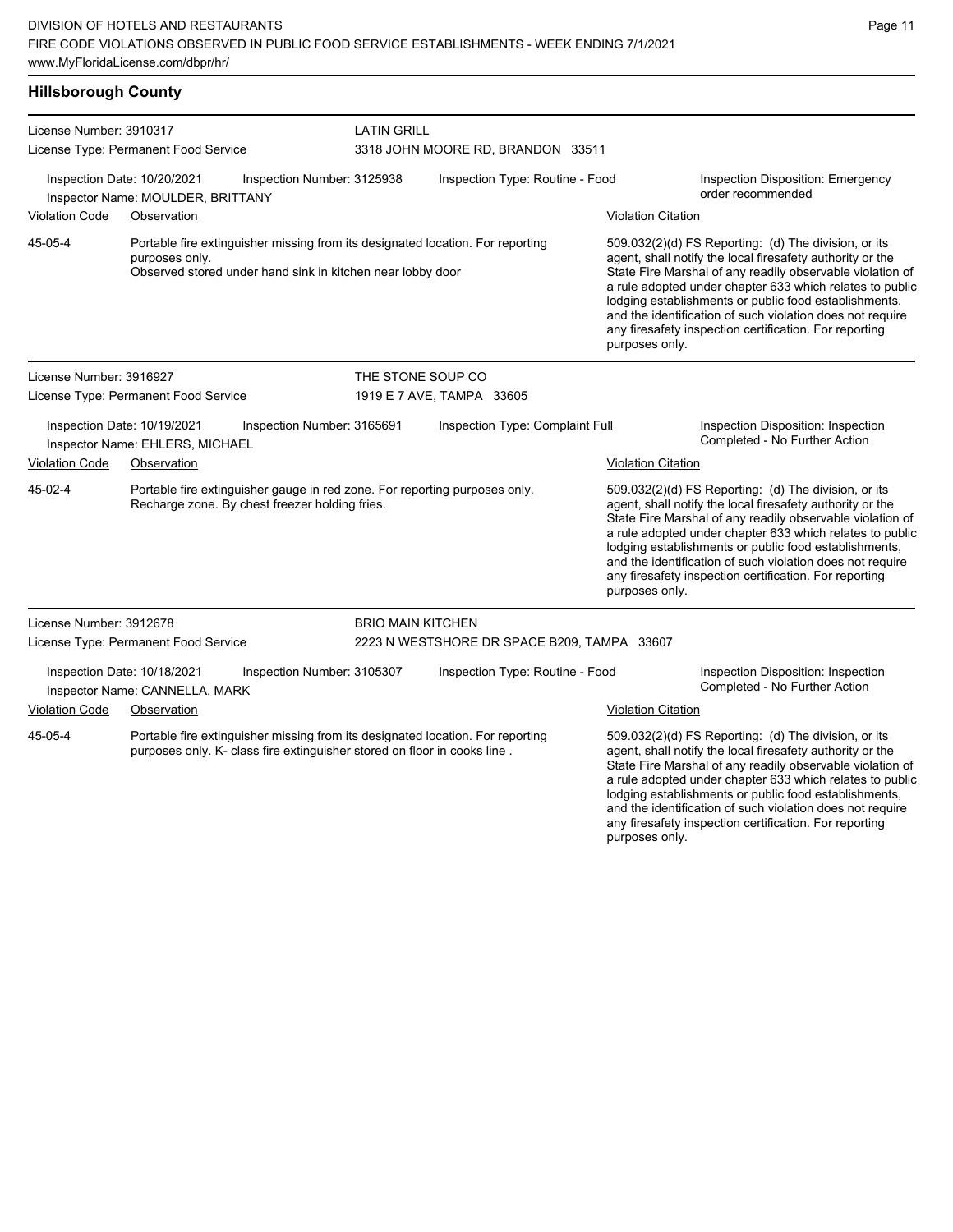**Hillsborough County**

| License Number: 3912268 | License Type: Permanent Food Service                        |                                                                                                                                                                                                                                                                                                                                                                                                              | THINH AN KITCHEN & TOFU<br>8104 W WATERS AVE, TAMPA 33615 |                           |                                                                                                                                                                                                                                                                                                                                                                                                                                                                                                          |  |  |  |
|-------------------------|-------------------------------------------------------------|--------------------------------------------------------------------------------------------------------------------------------------------------------------------------------------------------------------------------------------------------------------------------------------------------------------------------------------------------------------------------------------------------------------|-----------------------------------------------------------|---------------------------|----------------------------------------------------------------------------------------------------------------------------------------------------------------------------------------------------------------------------------------------------------------------------------------------------------------------------------------------------------------------------------------------------------------------------------------------------------------------------------------------------------|--|--|--|
|                         |                                                             |                                                                                                                                                                                                                                                                                                                                                                                                              |                                                           |                           |                                                                                                                                                                                                                                                                                                                                                                                                                                                                                                          |  |  |  |
|                         | Inspection Date: 10/20/2021<br>Inspector Name: ZHANG, JACKY | Inspection Number: 3127094                                                                                                                                                                                                                                                                                                                                                                                   | Inspection Type: Routine - Food                           |                           | Inspection Disposition: Call Back -<br>Admin. complaint recommended                                                                                                                                                                                                                                                                                                                                                                                                                                      |  |  |  |
| <b>Violation Code</b>   | Observation                                                 |                                                                                                                                                                                                                                                                                                                                                                                                              |                                                           | <b>Violation Citation</b> |                                                                                                                                                                                                                                                                                                                                                                                                                                                                                                          |  |  |  |
| 48-01-5                 | **Time Extended**                                           | - From initial inspection : No current insurance inspector boiler report or boiler<br>certificate available for boiler. For reporting purposes only. ** Repeat Violation**<br>- From follow-up inspection 2021-08-18: ** Time Extended** - From follow-up<br>inspection 2021-08-19: ** Time Extended** - From follow-up inspection<br>2021-08-19: ** Time Extended** - From follow-up inspection 2021-10-20: |                                                           |                           | 61C-1.004(10) FAC Reporting: (10) Heating and<br>ventilation - The heating and ventilation system shall be<br>kept in good repair or be installed to maintain a<br>minimum of 68 degrees Fahrenheit throughout the<br>building. The insurance inspectors boiler report is<br>required annually for power boilers and high<br>pressure/high temperature boilers and biannually for low<br>pressure steam or vapor heating boilers and shall be<br>posted in the boiler room. For reporting purposes only. |  |  |  |
| 48-01-5                 |                                                             | No current insurance inspector boiler report or boiler certificate available for boiler.<br>For reporting purposes only. **Repeat Violation**                                                                                                                                                                                                                                                                |                                                           |                           | 61C-1.004(10) FAC Reporting: (10) Heating and<br>ventilation - The heating and ventilation system shall be<br>kept in good repair or be installed to maintain a<br>minimum of 68 degrees Fahrenheit throughout the<br>building. The insurance inspectors boiler report is<br>required annually for power boilers and high<br>pressure/high temperature boilers and biannually for low<br>pressure steam or vapor heating boilers and shall be<br>posted in the boiler room. For reporting purposes only. |  |  |  |
| License Number: 3915753 |                                                             |                                                                                                                                                                                                                                                                                                                                                                                                              | LOLIS MEXICAN CRAVINGS                                    |                           |                                                                                                                                                                                                                                                                                                                                                                                                                                                                                                          |  |  |  |
|                         | License Type: Permanent Food Service                        |                                                                                                                                                                                                                                                                                                                                                                                                              | 8005 BENJAMIN RD, TAMPA 33634                             |                           |                                                                                                                                                                                                                                                                                                                                                                                                                                                                                                          |  |  |  |
|                         | Inspection Date: 10/21/2021<br>Inspector Name: ZHANG, JACKY | Inspection Number: 3135666                                                                                                                                                                                                                                                                                                                                                                                   | Inspection Type: Routine - Food                           |                           | Inspection Disposition: Administrative<br>complaint recommended                                                                                                                                                                                                                                                                                                                                                                                                                                          |  |  |  |
| <b>Violation Code</b>   | Observation                                                 |                                                                                                                                                                                                                                                                                                                                                                                                              |                                                           | <b>Violation Citation</b> |                                                                                                                                                                                                                                                                                                                                                                                                                                                                                                          |  |  |  |
| 48-04-4                 | of the building. For reporting purposes only.<br>(garage).  | Propane tank (larger than 2.7 lb. water capacity/1 lb. gas capacity) located inside<br>Observed 8 of the 15 lbs propane tanks stored in added food storage area                                                                                                                                                                                                                                              |                                                           |                           | 509.032(2)(d) FS Reporting: (d) The division, or its<br>agent, shall notify the local firesafety authority or the<br>State Fire Marshal of any readily observable violation of<br>a rule adopted under chapter 633 which relates to public<br>lodging establishments or public food establishments,<br>and the identification of such violation does not require<br>any firesafety inspection certification. For reporting                                                                               |  |  |  |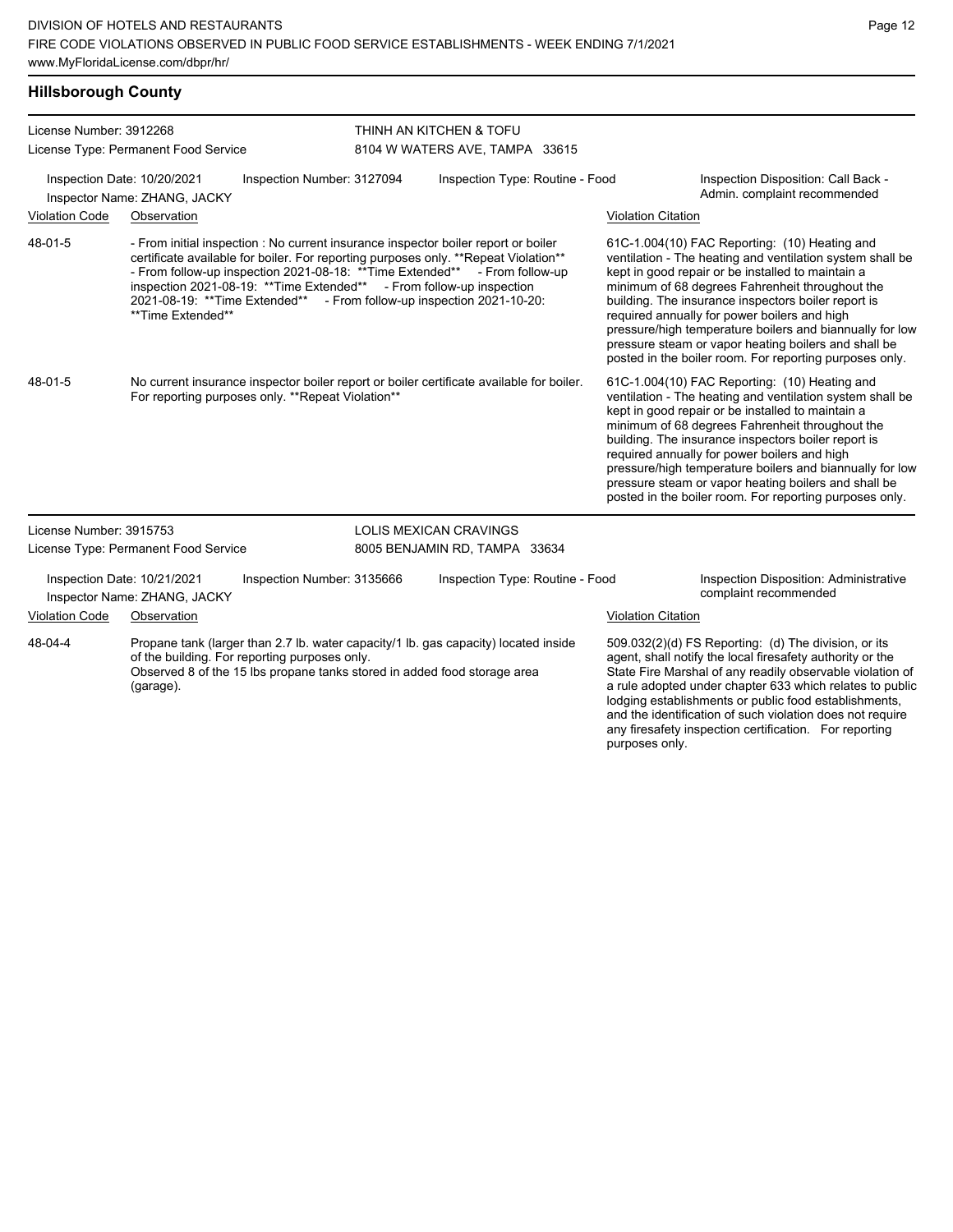**Indian River County**

posted in the boiler room. For reporting purposes only.

| License Number: 4101049<br>License Type: Permanent Food Service |                                                                               | <b>MAIN KITCHEN</b><br>3 JOHNS ISLAND DR, VERO BCH 32963 |                                 |                                                                                          |                                                                     |                                                                                                                                                                                                                                                                                                                                                                                                                                                                                                          |
|-----------------------------------------------------------------|-------------------------------------------------------------------------------|----------------------------------------------------------|---------------------------------|------------------------------------------------------------------------------------------|---------------------------------------------------------------------|----------------------------------------------------------------------------------------------------------------------------------------------------------------------------------------------------------------------------------------------------------------------------------------------------------------------------------------------------------------------------------------------------------------------------------------------------------------------------------------------------------|
|                                                                 | Inspection Date: 10/20/2021<br>Inspector Name: SCHUCK, GREGORY                | Inspection Number: 3118637                               | Inspection Type: Routine - Food |                                                                                          | Inspection Disposition: Inspection<br>Completed - No Further Action |                                                                                                                                                                                                                                                                                                                                                                                                                                                                                                          |
| <b>Violation Code</b><br>48-01-5                                | Observation<br>For reporting purposes only.                                   |                                                          |                                 | No current insurance inspector boiler report or boiler certificate available for boiler. | <b>Violation Citation</b>                                           | 61C-1.004(10) FAC Reporting: (10) Heating and<br>ventilation - The heating and ventilation system shall be<br>kept in good repair or be installed to maintain a<br>minimum of 68 degrees Fahrenheit throughout the<br>building. The insurance inspectors boiler report is<br>required annually for power boilers and high<br>pressure/high temperature boilers and biannually for low<br>pressure steam or vapor heating boilers and shall be<br>posted in the boiler room. For reporting purposes only. |
| License Number: 4101051                                         | License Type: Permanent Food Service                                          |                                                          | PREP KITCHEN                    | 3 JOHNS ISLAND DR, VERO BCH 329633234                                                    |                                                                     |                                                                                                                                                                                                                                                                                                                                                                                                                                                                                                          |
|                                                                 | Inspection Date: 10/20/2021<br>Inspector Name: SCHUCK, GREGORY                | Inspection Number: 3112428                               |                                 | Inspection Type: Routine - Food                                                          |                                                                     | Inspection Disposition: Inspection<br>Completed - No Further Action                                                                                                                                                                                                                                                                                                                                                                                                                                      |
| <b>Violation Code</b>                                           | Observation                                                                   |                                                          |                                 |                                                                                          | <b>Violation Citation</b>                                           |                                                                                                                                                                                                                                                                                                                                                                                                                                                                                                          |
| 48-01-5                                                         | For reporting purposes only.                                                  |                                                          |                                 | No current insurance inspector boiler report or boiler certificate available for boiler. |                                                                     | 61C-1.004(10) FAC Reporting: (10) Heating and<br>ventilation - The heating and ventilation system shall be<br>kept in good repair or be installed to maintain a<br>minimum of 68 degrees Fahrenheit throughout the<br>building. The insurance inspectors boiler report is<br>required annually for power boilers and high<br>pressure/high temperature boilers and biannually for low<br>pressure steam or vapor heating boilers and shall be<br>posted in the boiler room. For reporting purposes only. |
| License Number: 4101052                                         |                                                                               |                                                          | <b>MARKET PLACE</b>             |                                                                                          |                                                                     |                                                                                                                                                                                                                                                                                                                                                                                                                                                                                                          |
|                                                                 | License Type: Permanent Food Service                                          |                                                          |                                 | 3 JOHNS ISLAND DR, VERO BCH 329633234                                                    |                                                                     |                                                                                                                                                                                                                                                                                                                                                                                                                                                                                                          |
| <b>Violation Code</b>                                           | Inspection Date: 10/20/2021<br>Inspector Name: SCHUCK, GREGORY<br>Observation | Inspection Number: 3124876                               |                                 | Inspection Type: Routine - Food                                                          | <b>Violation Citation</b>                                           | Inspection Disposition: Inspection<br>Completed - No Further Action                                                                                                                                                                                                                                                                                                                                                                                                                                      |
| 48-01-5                                                         | For reporting purposes only.                                                  |                                                          |                                 | No current insurance inspector boiler report or boiler certificate available for boiler. |                                                                     | 61C-1.004(10) FAC Reporting: (10) Heating and<br>ventilation - The heating and ventilation system shall be<br>kept in good repair or be installed to maintain a<br>minimum of 68 degrees Fahrenheit throughout the<br>building. The insurance inspectors boiler report is<br>required annually for power boilers and high<br>pressure/high temperature boilers and biannually for low<br>pressure steam or vapor heating boilers and shall be                                                            |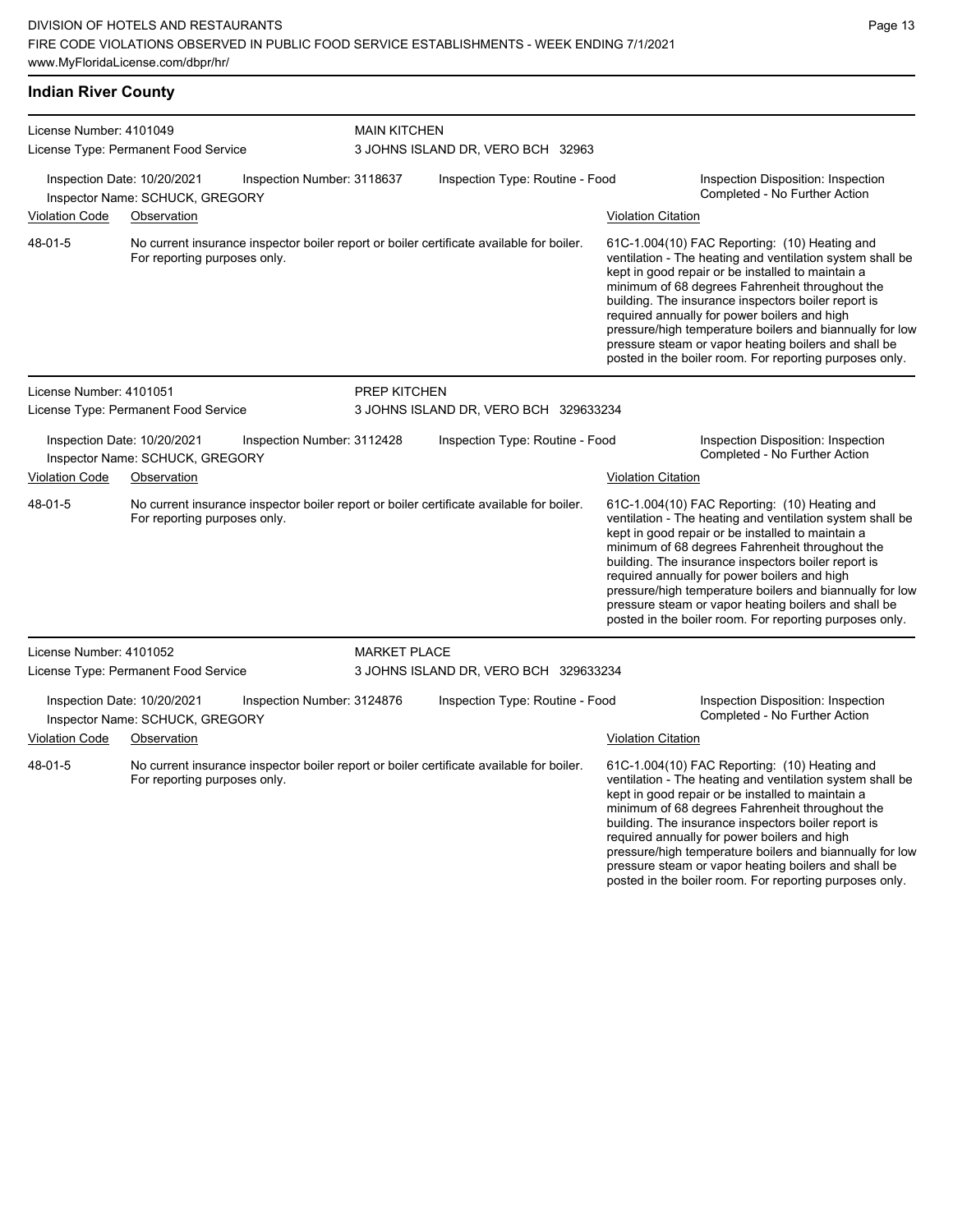|  | <b>Martin County</b> |
|--|----------------------|
|--|----------------------|

| License Number: 5301716<br>License Type: Permanent Food Service |                                                                               |                            | THE HOUSE OF BREWS<br>3311 NE MAIN AVE, JENSEN BEACH 34957 |                                                                                   |                           |                                                                                                                                                                                                                                                                                                                                                                                                                            |
|-----------------------------------------------------------------|-------------------------------------------------------------------------------|----------------------------|------------------------------------------------------------|-----------------------------------------------------------------------------------|---------------------------|----------------------------------------------------------------------------------------------------------------------------------------------------------------------------------------------------------------------------------------------------------------------------------------------------------------------------------------------------------------------------------------------------------------------------|
| <b>Violation Code</b>                                           | Inspection Date: 10/19/2021<br>Inspector Name: PETROW, MICHAEL<br>Observation | Inspection Number: 3113521 |                                                            | Inspection Type: Routine - Food                                                   | <b>Violation Citation</b> | Inspection Disposition: Inspection<br>Completed - No Further Action                                                                                                                                                                                                                                                                                                                                                        |
| 45-02-4                                                         | dining area.                                                                  |                            |                                                            | Portable fire extinguisher gauge in red zone. For reporting purposes only. One in | purposes only.            | 509.032(2)(d) FS Reporting: (d) The division, or its<br>agent, shall notify the local firesafety authority or the<br>State Fire Marshal of any readily observable violation of<br>a rule adopted under chapter 633 which relates to public<br>lodging establishments or public food establishments,<br>and the identification of such violation does not require<br>any firesafety inspection certification. For reporting |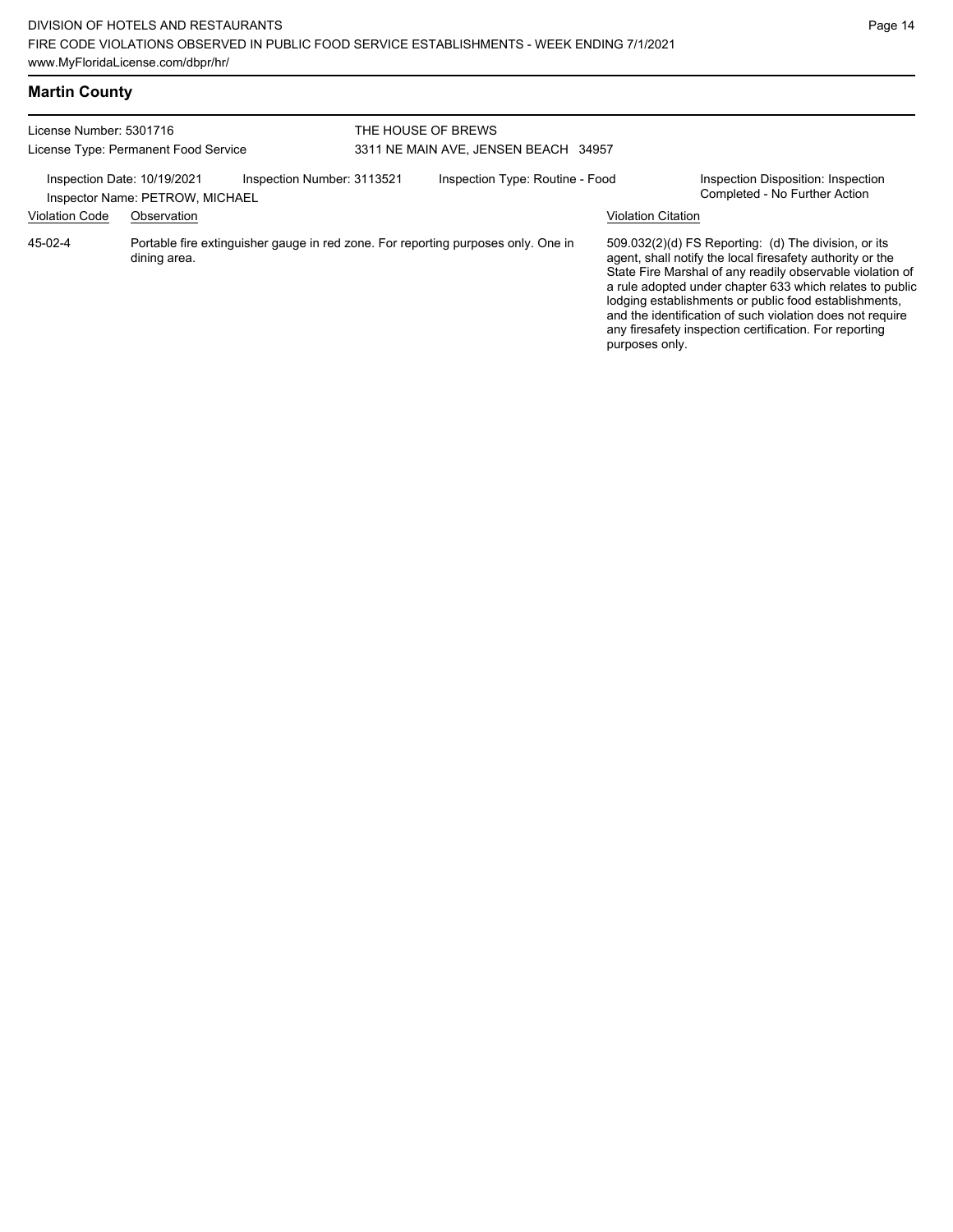## **Orange County**

| License Number: 5814432 |                                                                   | <b>FUDDRUCKERS #5</b>                                                 |                                 |                                                                                          |                           |                                                                                                                                                                                                                                                                                                                                                                                                                                                                                                          |
|-------------------------|-------------------------------------------------------------------|-----------------------------------------------------------------------|---------------------------------|------------------------------------------------------------------------------------------|---------------------------|----------------------------------------------------------------------------------------------------------------------------------------------------------------------------------------------------------------------------------------------------------------------------------------------------------------------------------------------------------------------------------------------------------------------------------------------------------------------------------------------------------|
|                         | License Type: Permanent Food Service                              |                                                                       |                                 | 2300 E SEMORAN BLVD BAY A, APOPKA 32703                                                  |                           |                                                                                                                                                                                                                                                                                                                                                                                                                                                                                                          |
|                         | Inspection Date: 10/22/2021<br>Inspector Name: MONTGOMERY, DOREEN | Inspection Number: 3099397                                            | Inspection Type: Routine - Food |                                                                                          |                           | Inspection Disposition: Warning<br>Issued                                                                                                                                                                                                                                                                                                                                                                                                                                                                |
| Violation Code          | Observation                                                       |                                                                       |                                 |                                                                                          | <b>Violation Citation</b> |                                                                                                                                                                                                                                                                                                                                                                                                                                                                                                          |
| 46-01-4                 |                                                                   | Marked exit/path to marked exit blocked. For reporting purposes only. |                                 | Exit door by front counter blocked with chair and sign marked do not exit. Door          |                           | 509.032(2)(d) FS Reporting: (d) The division, or its<br>agent, shall notify the local firesafety authority or the<br>State Fire Marshal of any readily observable violation of                                                                                                                                                                                                                                                                                                                           |
|                         | locked                                                            |                                                                       |                                 |                                                                                          | purposes only.            | a rule adopted under chapter 633 which relates to public<br>lodging establishments or public food establishments,<br>and the identification of such violation does not require<br>any firesafety inspection certification. For reporting                                                                                                                                                                                                                                                                 |
| License Number: 5808682 |                                                                   |                                                                       | CHICK-FIL-A                     |                                                                                          |                           |                                                                                                                                                                                                                                                                                                                                                                                                                                                                                                          |
|                         | License Type: Permanent Food Service                              |                                                                       |                                 | 11350 UNIVERSITY BLVD, ORLANDO 32817                                                     |                           |                                                                                                                                                                                                                                                                                                                                                                                                                                                                                                          |
|                         | Inspection Date: 10/22/2021<br>Inspector Name: VAZQUEZ, JULITZA   | Inspection Number: 3103569                                            |                                 | Inspection Type: Routine - Food                                                          |                           | Inspection Disposition: Inspection<br>Completed - No Further Action                                                                                                                                                                                                                                                                                                                                                                                                                                      |
| <b>Violation Code</b>   | Observation                                                       |                                                                       |                                 |                                                                                          | <b>Violation Citation</b> |                                                                                                                                                                                                                                                                                                                                                                                                                                                                                                          |
| 46-01-4                 |                                                                   | oil box left in front of door. **Corrected On-Site**                  |                                 | Marked exit/path to marked exit blocked. For reporting purposes only Small frying        | purposes only.            | 509.032(2)(d) FS Reporting: (d) The division, or its<br>agent, shall notify the local firesafety authority or the<br>State Fire Marshal of any readily observable violation of<br>a rule adopted under chapter 633 which relates to public<br>lodging establishments or public food establishments,<br>and the identification of such violation does not require<br>any firesafety inspection certification. For reporting                                                                               |
| License Number: 5806252 |                                                                   |                                                                       |                                 | <b>FOUR POINTS BY SHERATON</b>                                                           |                           |                                                                                                                                                                                                                                                                                                                                                                                                                                                                                                          |
|                         | License Type: Permanent Food Service                              |                                                                       |                                 | 6435 WESTWOOD BLVD, ORLANDO 32821                                                        |                           |                                                                                                                                                                                                                                                                                                                                                                                                                                                                                                          |
|                         | Inspection Date: 10/18/2021<br>Inspector Name: NIEVES, RAFAEL     | Inspection Number: 3126469                                            |                                 | Inspection Type: Routine - Food                                                          |                           | Inspection Disposition: Inspection<br>Completed - No Further Action                                                                                                                                                                                                                                                                                                                                                                                                                                      |
| <b>Violation Code</b>   | Observation                                                       |                                                                       |                                 |                                                                                          | <b>Violation Citation</b> |                                                                                                                                                                                                                                                                                                                                                                                                                                                                                                          |
| 48-01-5                 | For reporting purposes only.                                      |                                                                       |                                 | No current insurance inspector boiler report or boiler certificate available for boiler. |                           | 61C-1.004(10) FAC Reporting: (10) Heating and<br>ventilation - The heating and ventilation system shall be<br>kept in good repair or be installed to maintain a<br>minimum of 68 degrees Fahrenheit throughout the<br>building. The insurance inspectors boiler report is<br>required annually for power boilers and high<br>pressure/high temperature boilers and biannually for low<br>pressure steam or vapor heating boilers and shall be<br>posted in the boiler room. For reporting purposes only. |
| License Number: 5814454 |                                                                   |                                                                       |                                 | MOD SUPER FAST PIZZA LLC                                                                 |                           |                                                                                                                                                                                                                                                                                                                                                                                                                                                                                                          |
|                         | License Type: Permanent Food Service                              |                                                                       |                                 | 11549 REGENCY VILLAGE DR, ORLANDO 32821                                                  |                           |                                                                                                                                                                                                                                                                                                                                                                                                                                                                                                          |
|                         | Inspection Date: 10/21/2021<br>Inspector Name: NIEVES, RAFAEL     | Inspection Number: 3092236                                            |                                 | Inspection Type: Routine - Food                                                          |                           | Inspection Disposition: Inspection<br>Completed - No Further Action                                                                                                                                                                                                                                                                                                                                                                                                                                      |
| <b>Violation Code</b>   | Observation                                                       |                                                                       |                                 |                                                                                          | <b>Violation Citation</b> |                                                                                                                                                                                                                                                                                                                                                                                                                                                                                                          |
| 46-01-4                 |                                                                   | Marked exit/path to marked exit blocked. For reporting purposes only. |                                 |                                                                                          |                           | 509.032(2)(d) FS Reporting: (d) The division, or its<br>agent, shall notify the local firesafety authority or the                                                                                                                                                                                                                                                                                                                                                                                        |
|                         | On-Site**                                                         |                                                                       |                                 | Observed boxes, a trash can and a shelf blocking the kitchen exit. **Corrected           | purposes only.            | State Fire Marshal of any readily observable violation of<br>a rule adopted under chapter 633 which relates to public<br>lodging establishments or public food establishments,<br>and the identification of such violation does not require<br>any firesafety inspection certification. For reporting                                                                                                                                                                                                    |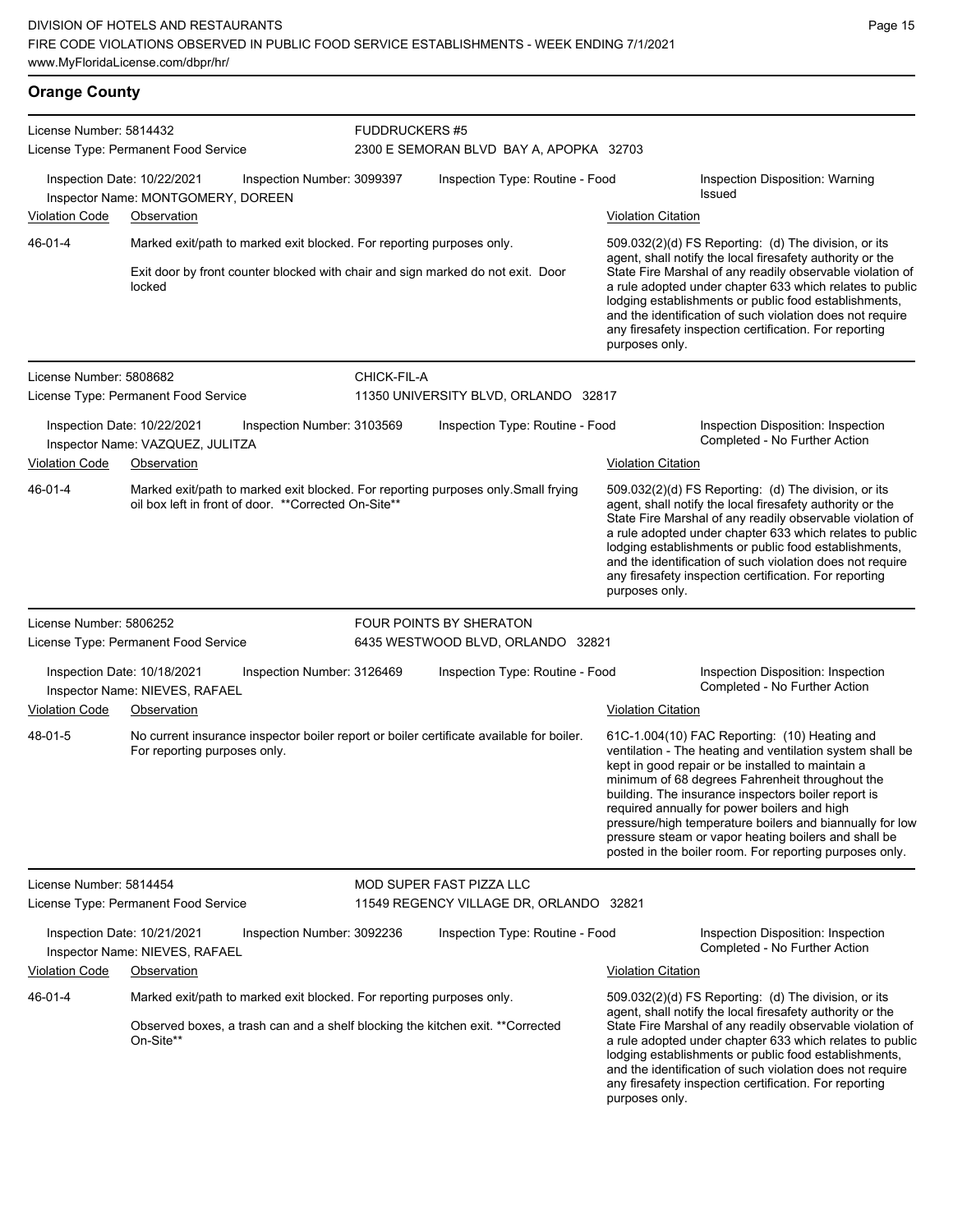|                                                                                           | www.iviyi-ionidaLicense.com/dppi/m/                                                                                      |                                                                    |               |                                                                                          |                                                                                                                                                                                                                                                                                                                                                                                                                                                                                                          |                                                                     |  |
|-------------------------------------------------------------------------------------------|--------------------------------------------------------------------------------------------------------------------------|--------------------------------------------------------------------|---------------|------------------------------------------------------------------------------------------|----------------------------------------------------------------------------------------------------------------------------------------------------------------------------------------------------------------------------------------------------------------------------------------------------------------------------------------------------------------------------------------------------------------------------------------------------------------------------------------------------------|---------------------------------------------------------------------|--|
| <b>Orange County</b>                                                                      |                                                                                                                          |                                                                    |               |                                                                                          |                                                                                                                                                                                                                                                                                                                                                                                                                                                                                                          |                                                                     |  |
| License Number: 5811065                                                                   |                                                                                                                          |                                                                    |               | <b>MOE'S SOUTHWEST GRILL</b>                                                             |                                                                                                                                                                                                                                                                                                                                                                                                                                                                                                          |                                                                     |  |
|                                                                                           | License Type: Permanent Food Service                                                                                     |                                                                    |               | 9333 AIRPORT BLVD, ORLANDO 32827                                                         |                                                                                                                                                                                                                                                                                                                                                                                                                                                                                                          |                                                                     |  |
| Inspection Date: 10/21/2021<br>Inspection Number: 3166268<br>Inspector Name: LORENZO, ANA |                                                                                                                          |                                                                    |               | Inspection Type: Complaint Full                                                          |                                                                                                                                                                                                                                                                                                                                                                                                                                                                                                          | Inspection Disposition: Inspection<br>Completed - No Further Action |  |
| <b>Violation Code</b>                                                                     | Observation                                                                                                              |                                                                    |               |                                                                                          | <b>Violation Citation</b>                                                                                                                                                                                                                                                                                                                                                                                                                                                                                |                                                                     |  |
| 48-01-5                                                                                   |                                                                                                                          | For reporting purposes only./ expired 7/26/21 **Repeat Violation** |               | No current insurance inspector boiler report or boiler certificate available for boiler. | 61C-1.004(10) FAC Reporting: (10) Heating and<br>ventilation - The heating and ventilation system shall be<br>kept in good repair or be installed to maintain a<br>minimum of 68 degrees Fahrenheit throughout the<br>building. The insurance inspectors boiler report is<br>required annually for power boilers and high<br>pressure/high temperature boilers and biannually for low<br>pressure steam or vapor heating boilers and shall be<br>posted in the boiler room. For reporting purposes only. |                                                                     |  |
| License Number: 5811066                                                                   |                                                                                                                          |                                                                    | <b>CARVEL</b> |                                                                                          |                                                                                                                                                                                                                                                                                                                                                                                                                                                                                                          |                                                                     |  |
| License Type: Permanent Food Service                                                      |                                                                                                                          | 9301 JEFF FUQUA BLVD # 5199, ORLANDO 32827                         |               |                                                                                          |                                                                                                                                                                                                                                                                                                                                                                                                                                                                                                          |                                                                     |  |
|                                                                                           | Inspection Date: 10/21/2021<br>Inspector Name: LORENZO, ANA                                                              | Inspection Number: 3105345                                         |               | Inspection Type: Routine - Food                                                          |                                                                                                                                                                                                                                                                                                                                                                                                                                                                                                          | Inspection Disposition: Inspection<br>Completed - No Further Action |  |
| <b>Violation Code</b>                                                                     | Observation                                                                                                              |                                                                    |               |                                                                                          | <b>Violation Citation</b>                                                                                                                                                                                                                                                                                                                                                                                                                                                                                |                                                                     |  |
| 48-01-5                                                                                   | No current insurance inspector boiler report or boiler certificate available for boiler.<br>For reporting purposes only. |                                                                    |               |                                                                                          | 61C-1.004(10) FAC Reporting: (10) Heating and<br>ventilation - The heating and ventilation system shall be                                                                                                                                                                                                                                                                                                                                                                                               |                                                                     |  |

ventilation - The heating and ventilation system shall be kept in good repair or be installed to maintain a minimum of 68 degrees Fahrenheit throughout the building. The insurance inspectors boiler report is required annually for power boilers and high pressure/high temperature boilers and biannually for low pressure steam or vapor heating boilers and shall be posted in the boiler room. For reporting purposes only.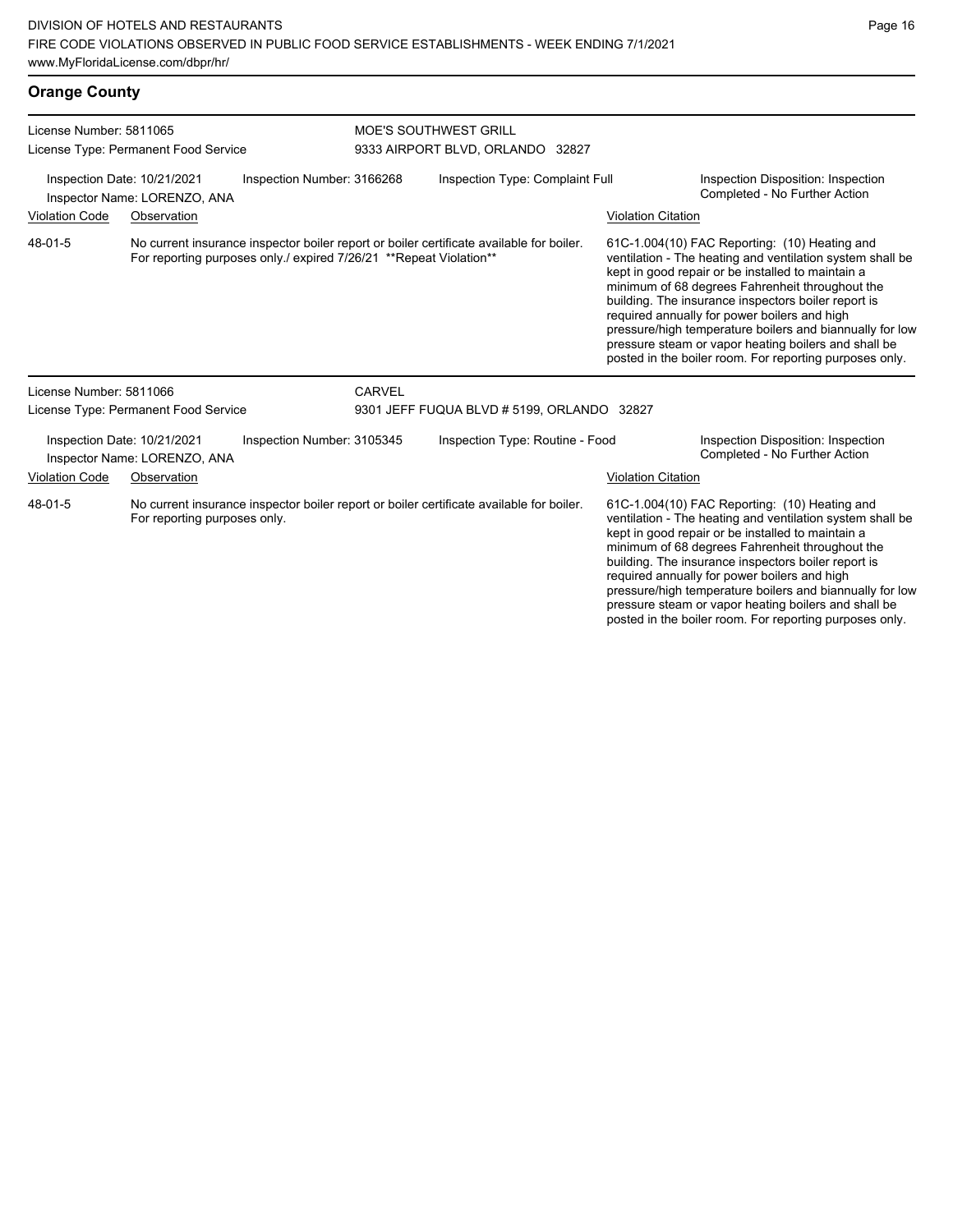| License Number: 5911542     | License Type: Permanent Food Service                                                                                                             | <b>TIJUANA FLATS</b><br>6113 W IRLO BRONSON MEMORIAL HWY, UNIT 101, KISSIMMEE 34747 |                                 |                           |                                                                                                                                                                                                                                                                                                                                                                                                                            |
|-----------------------------|--------------------------------------------------------------------------------------------------------------------------------------------------|-------------------------------------------------------------------------------------|---------------------------------|---------------------------|----------------------------------------------------------------------------------------------------------------------------------------------------------------------------------------------------------------------------------------------------------------------------------------------------------------------------------------------------------------------------------------------------------------------------|
| Inspection Date: 10/21/2021 | Inspection Number: 3151016<br>Inspector Name: IRVEN, RYAN                                                                                        |                                                                                     | Inspection Type: Routine - Food |                           | Inspection Disposition: Warning<br>Issued                                                                                                                                                                                                                                                                                                                                                                                  |
| <b>Violation Code</b>       | Observation                                                                                                                                      |                                                                                     |                                 | <b>Violation Citation</b> |                                                                                                                                                                                                                                                                                                                                                                                                                            |
| 46-01-4                     | Marked exit/path to marked exit blocked. For reporting purposes only. Back door<br>blocked by trash can. Manager corrected **Corrected On-Site** |                                                                                     |                                 | purposes only.            | 509.032(2)(d) FS Reporting: (d) The division, or its<br>agent, shall notify the local firesafety authority or the<br>State Fire Marshal of any readily observable violation of<br>a rule adopted under chapter 633 which relates to public<br>lodging establishments or public food establishments,<br>and the identification of such violation does not require<br>any firesafety inspection certification. For reporting |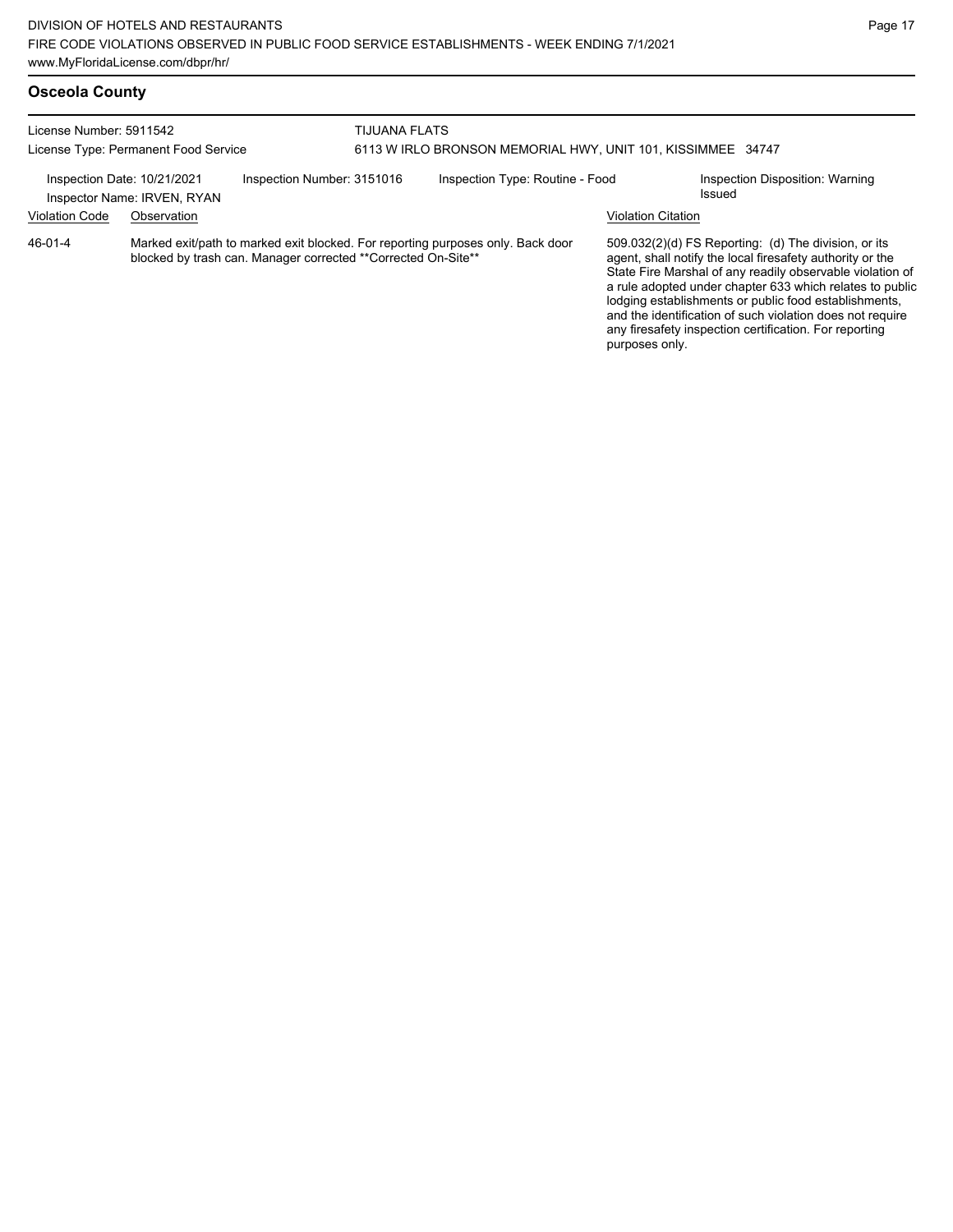#### **Palm Beach County**

License Number: 6022141 License Type: Permanent Food Service FIWE CARIBBEAN CUISINE 410 EVERNIA STREET, UNIT 108, WEST PALM BEACH 33401 Inspection Date: 10/19/2021 Inspection Number: 3128717 Inspection Type: Routine - Food Inspection Disposition: Inspection<br>Inspector Name: MCCARTHY RAMONA Inspector Name: MCCARTHY, RAMONA Violation Code Observation Violation Citation Use of cooking equipment producing grease laden vapors/smoke with no hood suppression system installed. Notified Fire AHJ. For reporting purposes only. Small fryer used to fry wings next to steam table. \*\*Repeat Violation\*\* 509.032(2)(d) FS Reporting: (d) The division, or its agent, shall notify the local firesafety authority or the State Fire Marshal of any readily observable violation of a rule adopted under chapter 633 which relates to public lodging establishments or public food establishments, and the identification of such violation does not require 45-04-4

any firesafety inspection certification. For reporting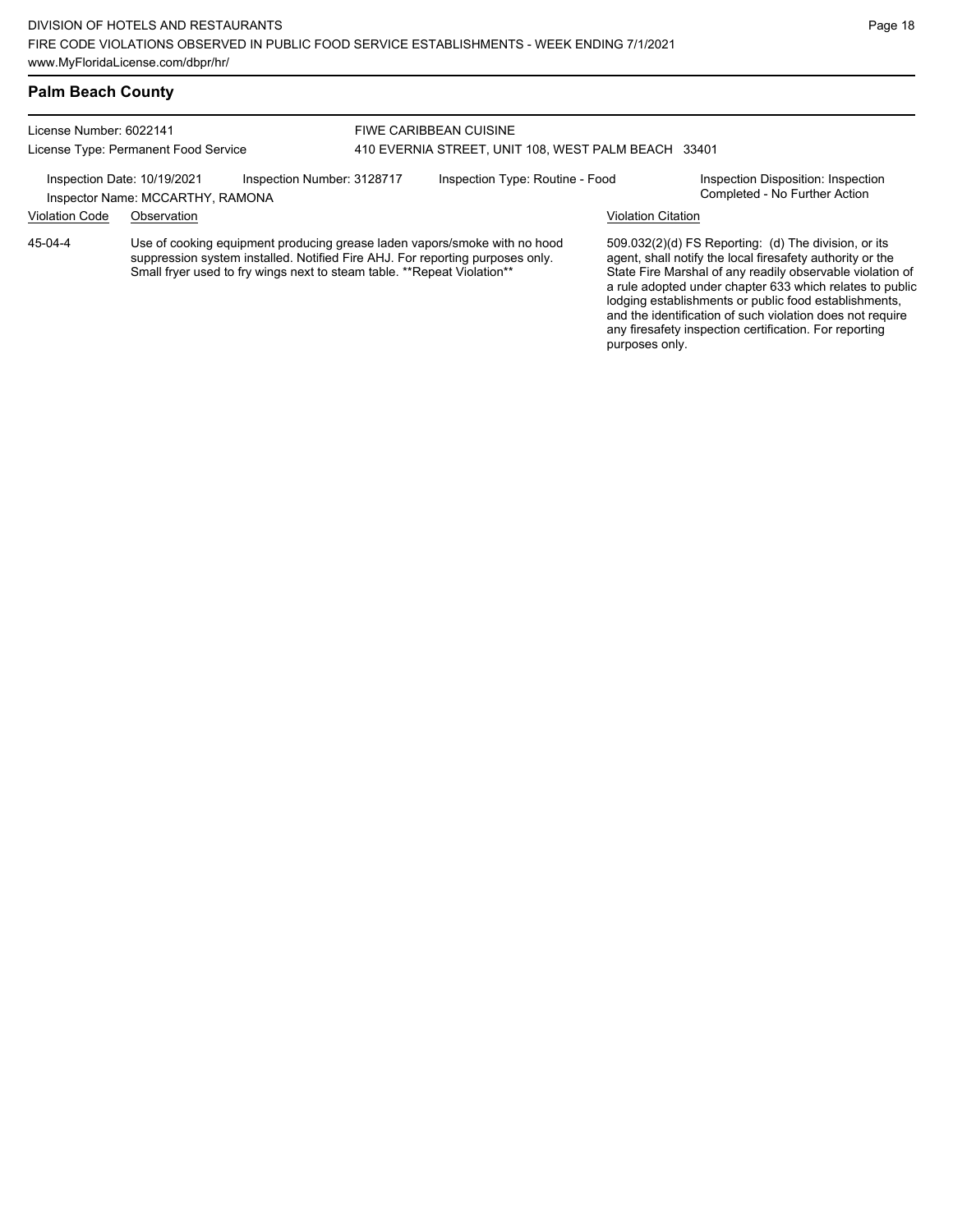## **Pinellas County**

| License Number: 6215165<br>License Type: Permanent Food Service |                                                              |                            | <b>SALT PUBLIC HOUSE</b><br>1309 GULF BLVD. INDIAN ROCKS BEACH 33785 |                                                                               |                                             |                                                                                                                                                                                                                                                                                                                                                                                                                            |
|-----------------------------------------------------------------|--------------------------------------------------------------|----------------------------|----------------------------------------------------------------------|-------------------------------------------------------------------------------|---------------------------------------------|----------------------------------------------------------------------------------------------------------------------------------------------------------------------------------------------------------------------------------------------------------------------------------------------------------------------------------------------------------------------------------------------------------------------------|
| Inspection Date: 10/19/2021<br><b>Violation Code</b>            | Inspector Name: KOUSTIS, TIMOTHY                             | Inspection Number: 3127869 |                                                                      | Inspection Type: Routine - Food                                               |                                             | Inspection Disposition: Inspection<br>Completed - No Further Action                                                                                                                                                                                                                                                                                                                                                        |
| 46-01-4                                                         | Observation<br>restrooms. Items moved. **Corrected On-Site** |                            |                                                                      | Marked exit/path to marked exit blocked. For reporting purposes only. Back by | <b>Violation Citation</b><br>purposes only. | 509.032(2)(d) FS Reporting: (d) The division, or its<br>agent, shall notify the local firesafety authority or the<br>State Fire Marshal of any readily observable violation of<br>a rule adopted under chapter 633 which relates to public<br>lodging establishments or public food establishments,<br>and the identification of such violation does not require<br>any firesafety inspection certification. For reporting |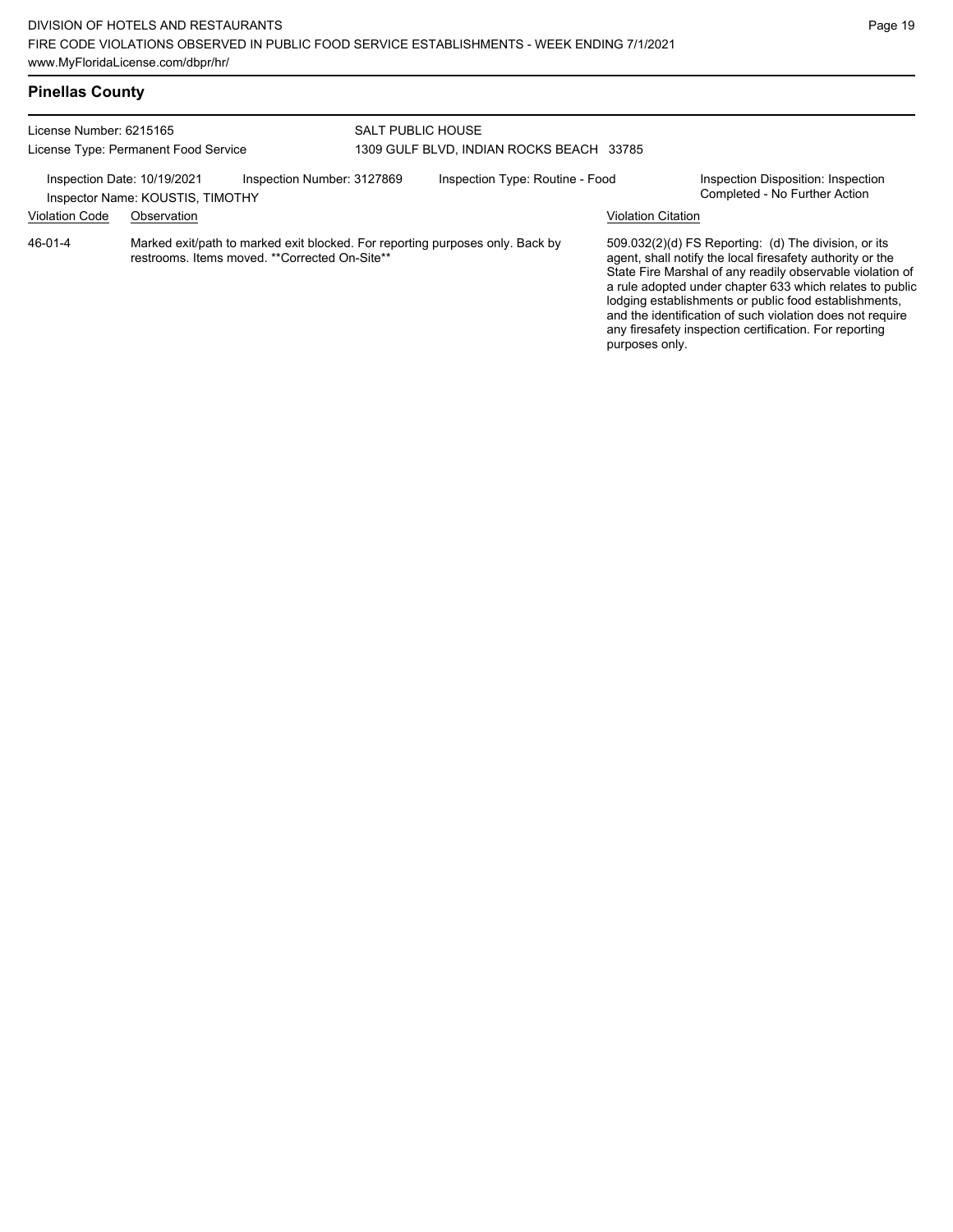#### **Seminole County**

License Number: 6903945 License Type: Permanent Food Service

#### HABANEROS MEXICAN RESTAURANT 220 WEKIVA SPRINGS RD, LONGWOOD 32779

Inspection Date: 10/18/2021 Inspection Number: 3163524 Inspection Type: Complaint Full Inspection Disposition: Call Back -Inspector Name: THORNCROFT, ROBERT **Inspector Name:** THORNCROFT, ROBERT Violation Code Observation Violation Citation - From initial inspection : Portable fire extinguisher gauge in red zone. For reporting purposes only. At the back door From follow-up inspection 2021-10-11: \*\*Time Extended\*\* - From follow-up inspection 2021-10-18: \*\*Time Extended\*\* 509.032(2)(d) FS Reporting: (d) The division, or its agent, shall notify the local firesafety authority or the 45-02-4

State Fire Marshal of any readily observable violation of a rule adopted under chapter 633 which relates to public lodging establishments or public food establishments, and the identification of such violation does not require any firesafety inspection certification. For reporting purposes only.